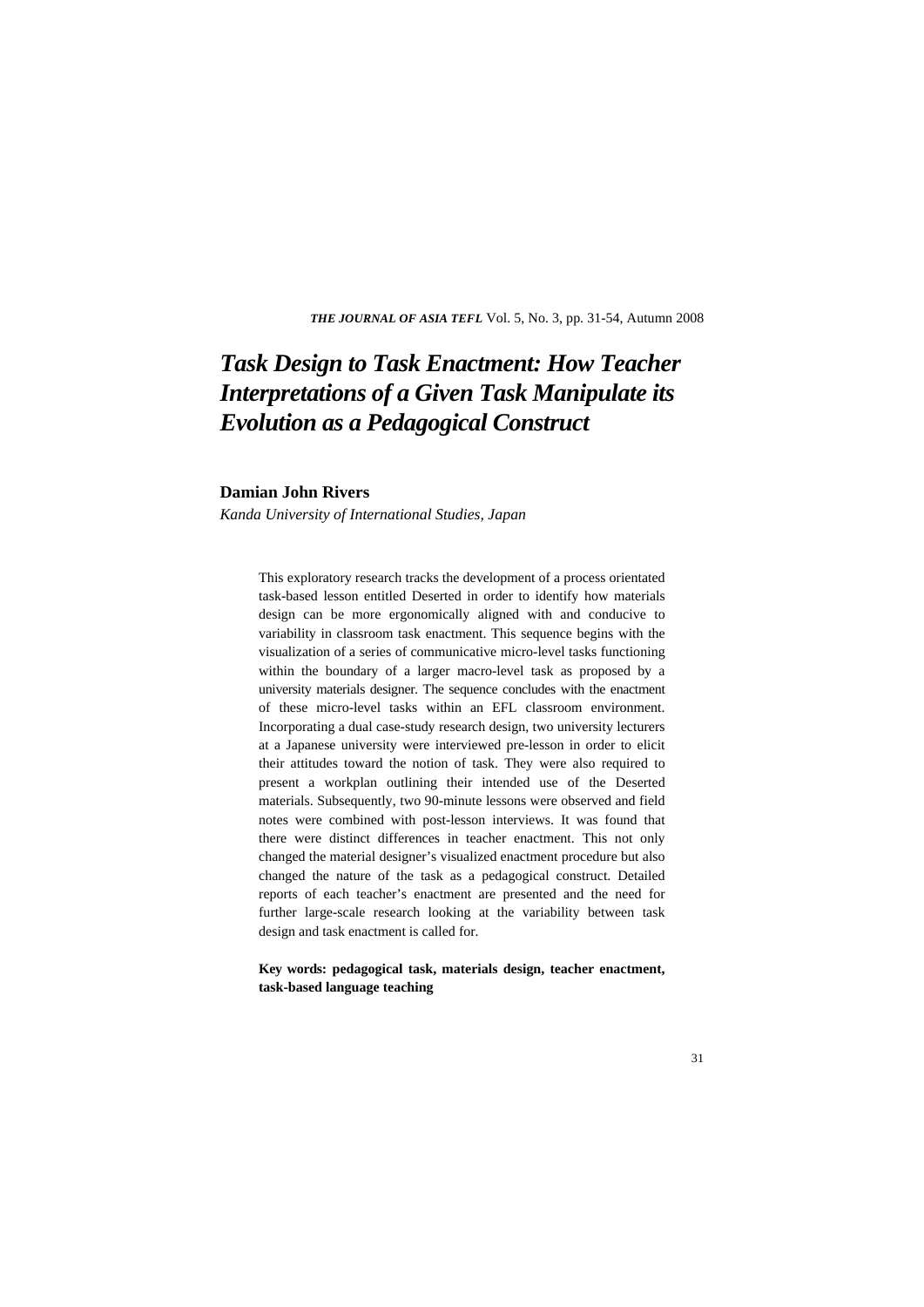# **BACKGROUND**

Shavelson and Stern (1981) suggest that an increase in research describing teachers' pedagogical thoughts, judgments and decisions when planning for instruction is required in order to more clearly understand the enactment process. The majority of prior research focusing on the interpretation of pedagogical tasks has tended to focus on learner-centered interpretations rather than on teacher-centered interpretations (Garret & Shortall, 2002; Lam, 2004). Research into teacher interpretations of pedagogical tasks, especially at the tertiary level has been extremely scarce. Carless (2004) insists that this under-researched area has numerous implications for the future of task-based materials design and classroom enactment procedures. Markee (1997) and Fullen (1999) illustrate one such implication by highlighting the fact that curriculum mandates frequently do not match classroom enactment practices making this an area of immediate concern to language teachers and language institutions. Murphy (2003) stresses the importance of the dynamic interplay between materials designer, pedagogical task and teacher by stating that student-learning outcomes are dependent on three relatively unpredictable interactions - the individual contribution of each student, the pedagogical task, and the manner in which the teacher enacts the task.

The current exploratory research will follow the path from task design to task enactment observing how individual teacher interpretations of a given task manipulate its evolution as a pedagogical construct.

## **TASK DEFINITION VARIABILITY**

Originating from early constructivist theories of learning and communicative language teaching, task-based language teaching (TBLT) focuses on learner centered educational philosophies. In many EFL contexts TBLT as a methodological genre is currently enjoying a vogue period. This is especially true in Asia where students lack authentic opportunities for communication in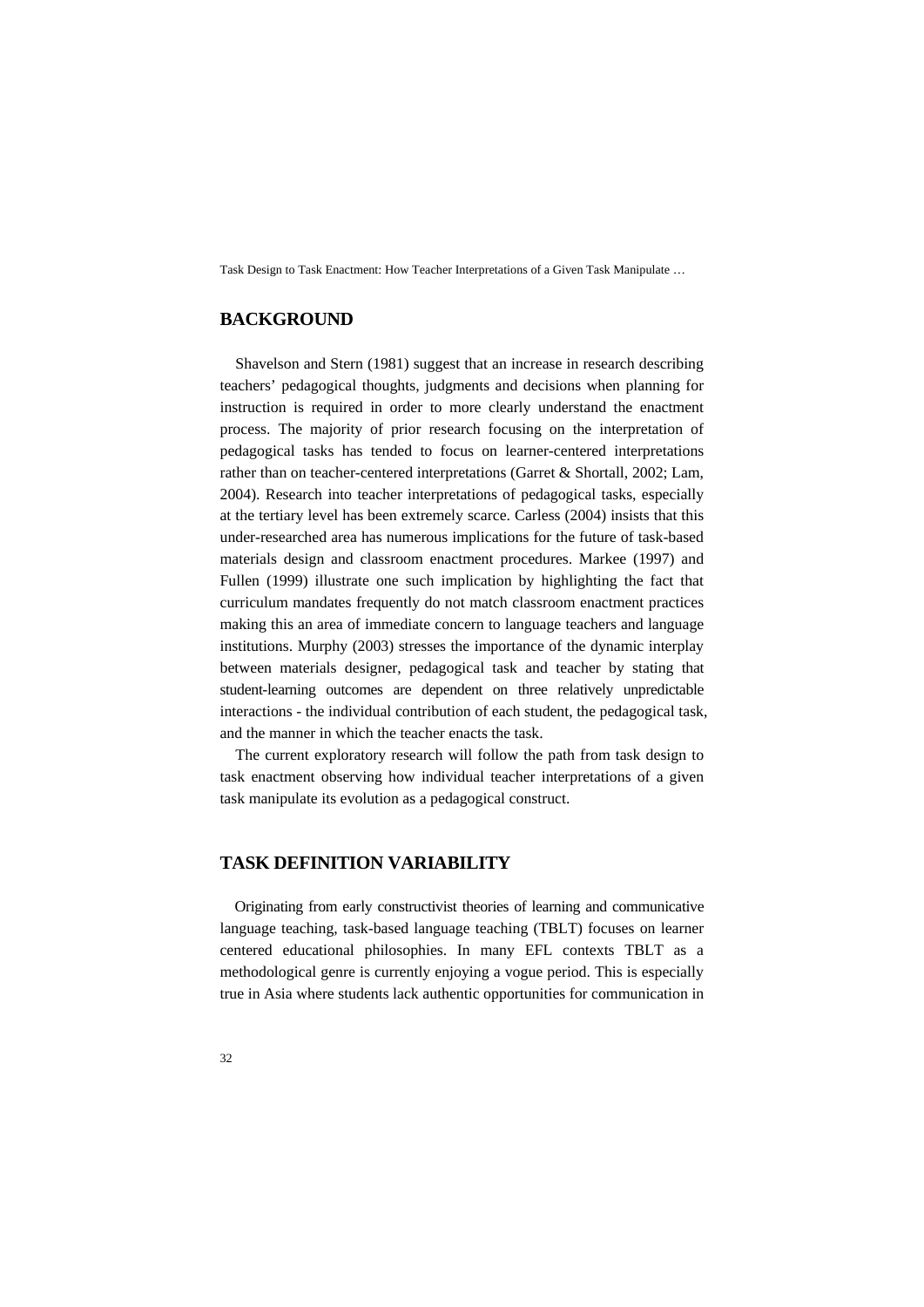the target language outside of the classroom due to the status of the target language within the wider community. Within such environments TBLT offers a novel pedagogical approach as it promotes content-orientated meaningful situations rather than emphasizing linguistic form devoid of sociocognitive rapport and emotion.

Throughout many Asian public school systems EFL education has tended to rely on what Wilkins (1976) terms a *'synthetic approach'* to curriculum design and classroom enactment. This approach views language as a sum made up of various distinctive components. Materials produced require the teacher to teach these components as individual, somewhat isolated segments of knowledge. This approach can be observed through grammar translation and other sentence level deconstruction methodologies. As an alternative to the synthetic approach Wilkins also proposes an *'analytical approach'* in which the purpose for language use, rather than the structural composition of language becomes the driving theme. Typically, the learner receives holistic chunks of language which are then deconstructed into parts based primarily on the psychosocial motivation for acquiring the language. The TBLT ideology can be categorized as representing an analytical approach, in part due to the fact that it is not dependent on a prior structural analysis of language related to the specific task being enacted.

Although enjoying a vogue period TBLT is by no means a new teaching methodology. Despite this, defining what constitutes as a pedagogical task has proven to be a problematic. Many researchers have sought to pinpoint the exact nature of a task by applying lengthy and complex definitions (Candlin, 1987). Others have taken a more vague approach (Skehan, 1998) whilst others have attempted to offer an over-simplified laymanesque definition of task (Long, 1985). Due to the variability in prior task definitions, the current research will work around the six critical properties of a pedagogical task proposed by Ellis (2003). It is believed that these six properties provide a representative basis from which to undertake the current exploratory research project.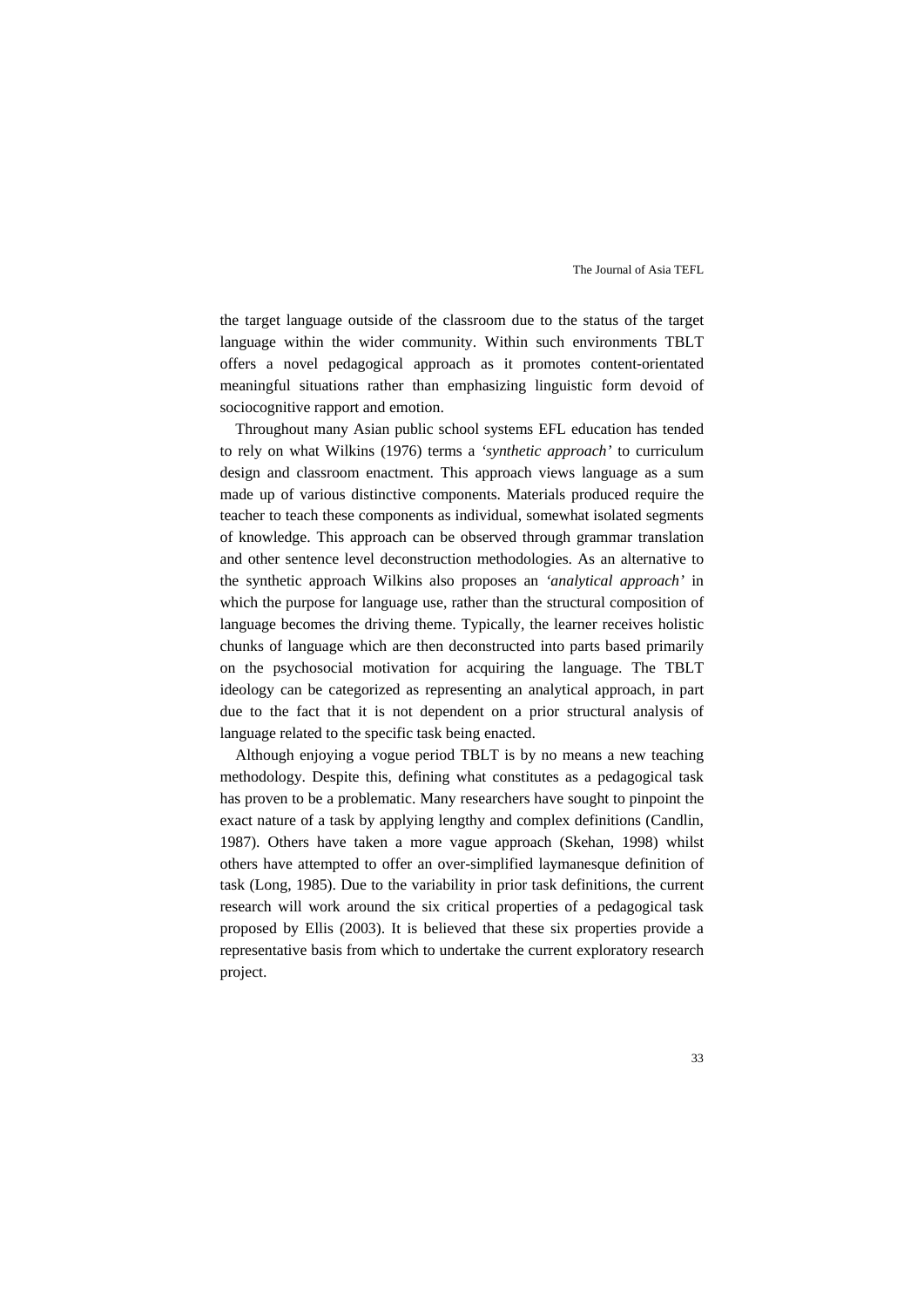#### **The Formulation of the Current Task and its Pedagogical Basis**

The pedagogical task used in the current research is entitled *Deserted*. 1 Deserted is a semi-focused task comprising of five micro-level tasks functioning within a larger macro-level task. Each of the five micro-level tasks require different skills from both the student and the teacher. Contextually, it is themed as a story of survival, character analysis, problem solving and life or death decision-making. It represents a typical task-based holistic activity and conforms to the definition of task given by Ellis (2003). In addition, Deserted was created with a number of practically orientated principles in mind. The task content should reflect a social environment, the task should function as a dynamic entity from which communication can blossom, the task should be stimulating for both teacher and student, and, the task should emphasize analytical decision making and decision justification.

Deserted promotes social connectivity by providing a hypnotic window into the personal reality of each of the six characters in the story. This represents the kind of social voyeurism found on the immensely popular social networking sites such as Facebook, Myspace and MIXI. Students have a visual character *(profile picture)* as well as a textual character represented through biographic data. Gernsbacher (1990) supports a theory of structure building in relation to reading tasks which stresses the importance of not limiting the process of to textual information only. Information from a variety of knowledge sources *(pictures, story telling, sharing of information with classmates)* helps create a mental image of the textual information. Lave & Wenger (1991) suggest that such connective authenticity is a critical element for active student participation, modeling and decision making which permits learners to negotiate, create meaning and develop understanding. As a skillbased lesson Deserted is conducive to the use of comparative rhetoric, prioritization, opinion giving, persuasive talk, justifying a standpoint as well as defending individual and group decisions. Additionally, the teacher and

The Deserted lesson booklet can be downloaded in PDF format from the author's website at http://www.eapstudy.com/Deserted.pdf.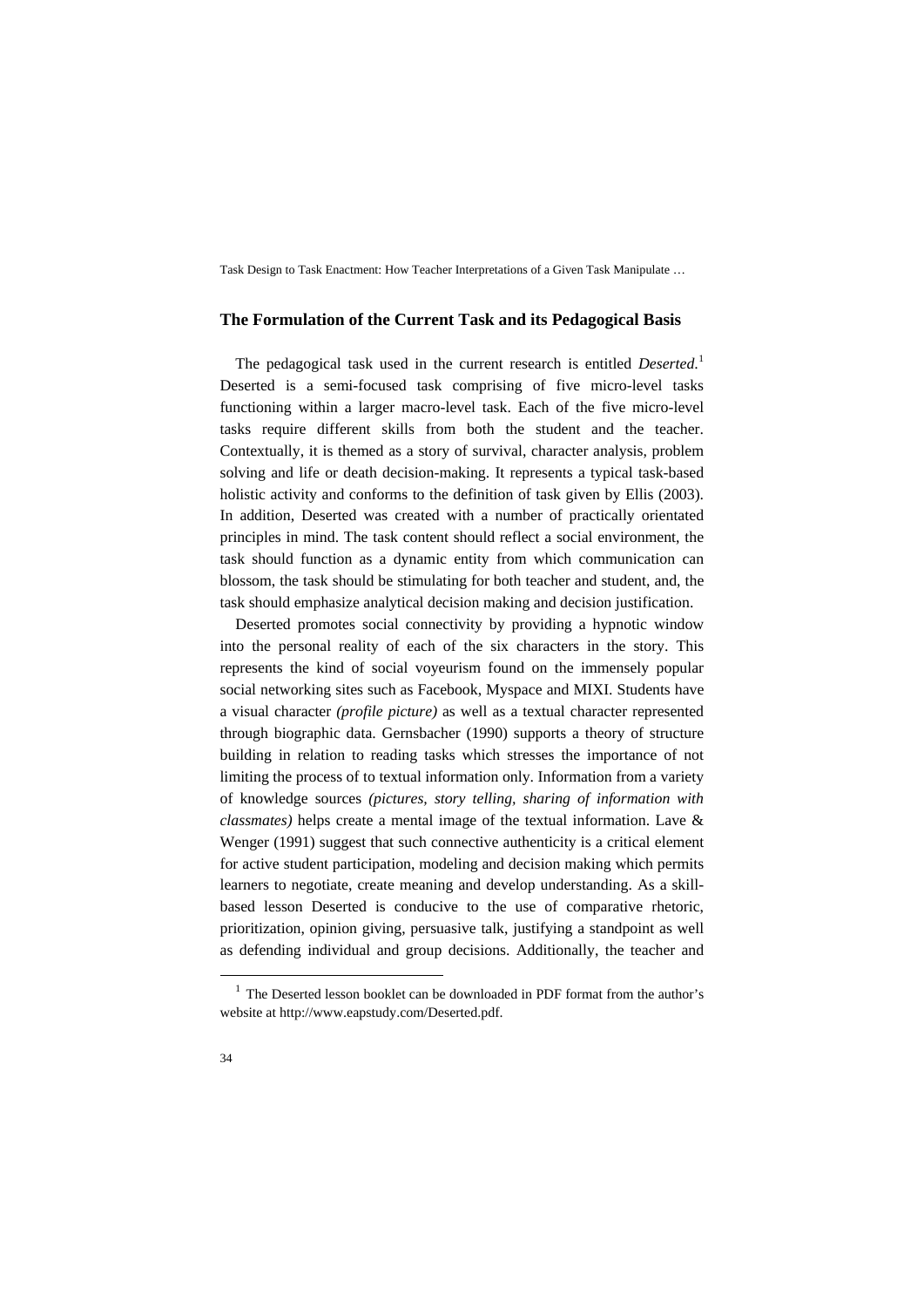the student are required to formulation critical questions throughout the micro-level task process. Richards (1987, p. 212) argues that *'one characteristic of effective teaching is the teacher's use of questions'*, the quality and quantity of questions has a direct effect on student learning outcomes. Indeed, Wright (1987) shows that all pedagogical tasks must include two principal elements in their design. These elements being termed *'input data'* and *'instructional questions'*. A task can only be designed in terms of these two elements due to the fact that all tasks have *'discourse potential'*. A task cannot be designed in terms of specific *'output data'* but rather through the creation of opportunities to produce a desired output response via questioning and interacting with the material. Deserted also represents what Long (1981) describes as a two-way interactant task in that all members of the group have unique information to contribute, furthermore, he adds that this type of task stimulates significantly more modified interactions than one-way interactant tasks. This two-way interactivity centers on the negotiation of problems - both problem-solving and problem-posing. Deserted is primarily a problem-posing task requiring a problem-solving solution. From a general neuropsychological perspective problem solving of any kind entails performing in a new situation *(the social context of Deserted)* with information acquired and knowledge learned from past situations *(various psychosocial sources*). This Vygotskian approach requires students to search along various solution paths within the problem until an acceptable solution is found.

As is the case with most EFL materials, Deserted was designed with a specific enactment procedure in mind. The idealized enactment focuses on the role of process over content. The visualization below shows the series of five micro-level tasks in relation to the overall macro-level task *(represented by the most outer circle)*. The process is presented using an analogy of an ocean with each group of students being in control of their own boat. The teacher must assist the students in navigating their boat to the outer edges of the ocean *(macro-level goal)*. The students are relatively free in how they direct their own boat to this location. This location is not pinned down to a singular point, thus illustrating that even though Deserted has an idealized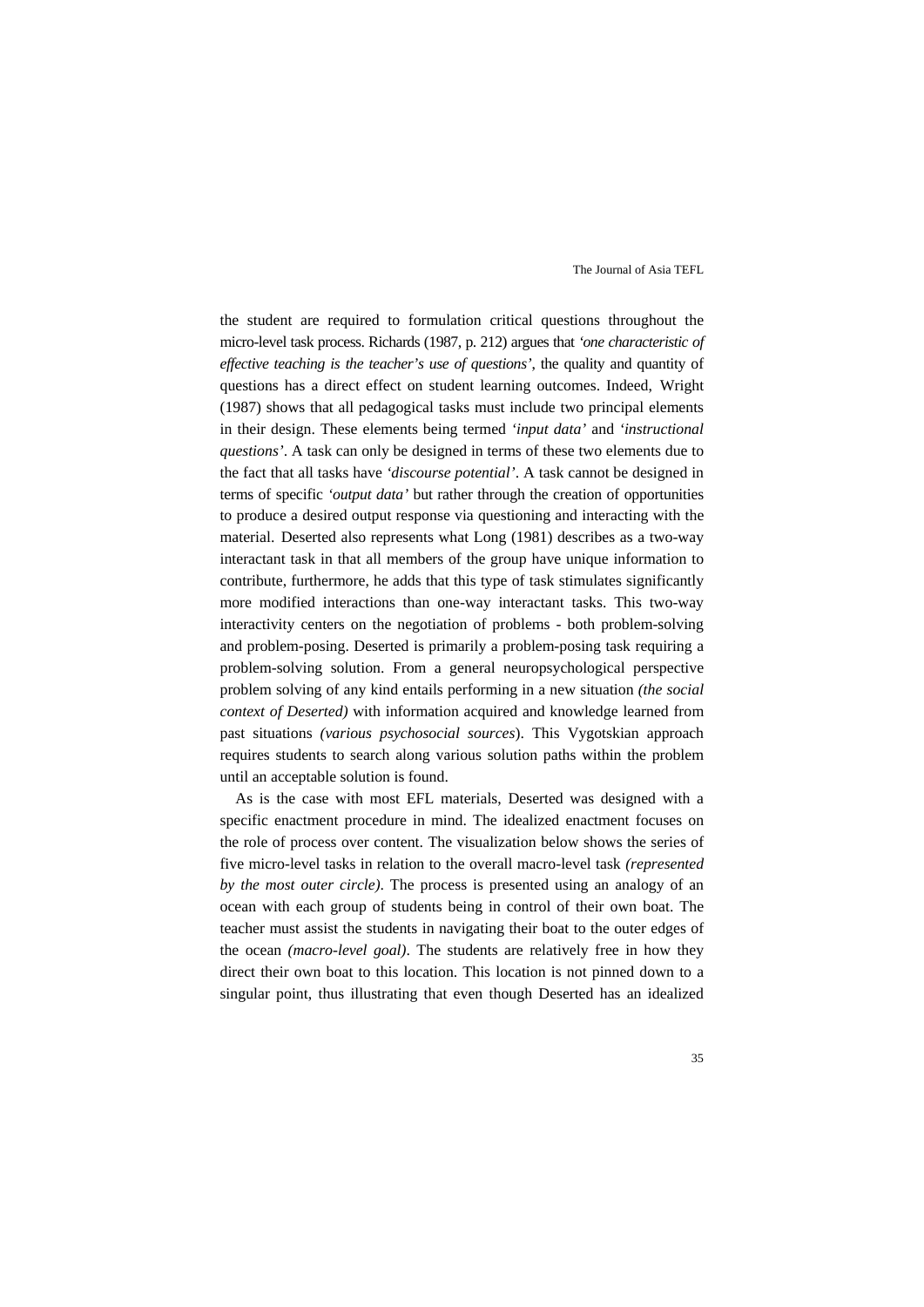process, this process is not overly prescriptive, and clearly allows for teacher modification within the boundaries of the framework presented. The teacher can drop buoys in to this ocean to try to influence the student route. Such buoys may come in the form of a suggestion, a critical question or some other form of contextually framed intervention. Each student in the group must pass through the same series of micro-level tasks in order to reach their macro-level goal. Variation between idealized task enactment and actual task enactment is the fundamental issue and not the notion of right versus wrong.



**FIGURE 1 The Process of Task Enactment as Idealized by the Materials Designer**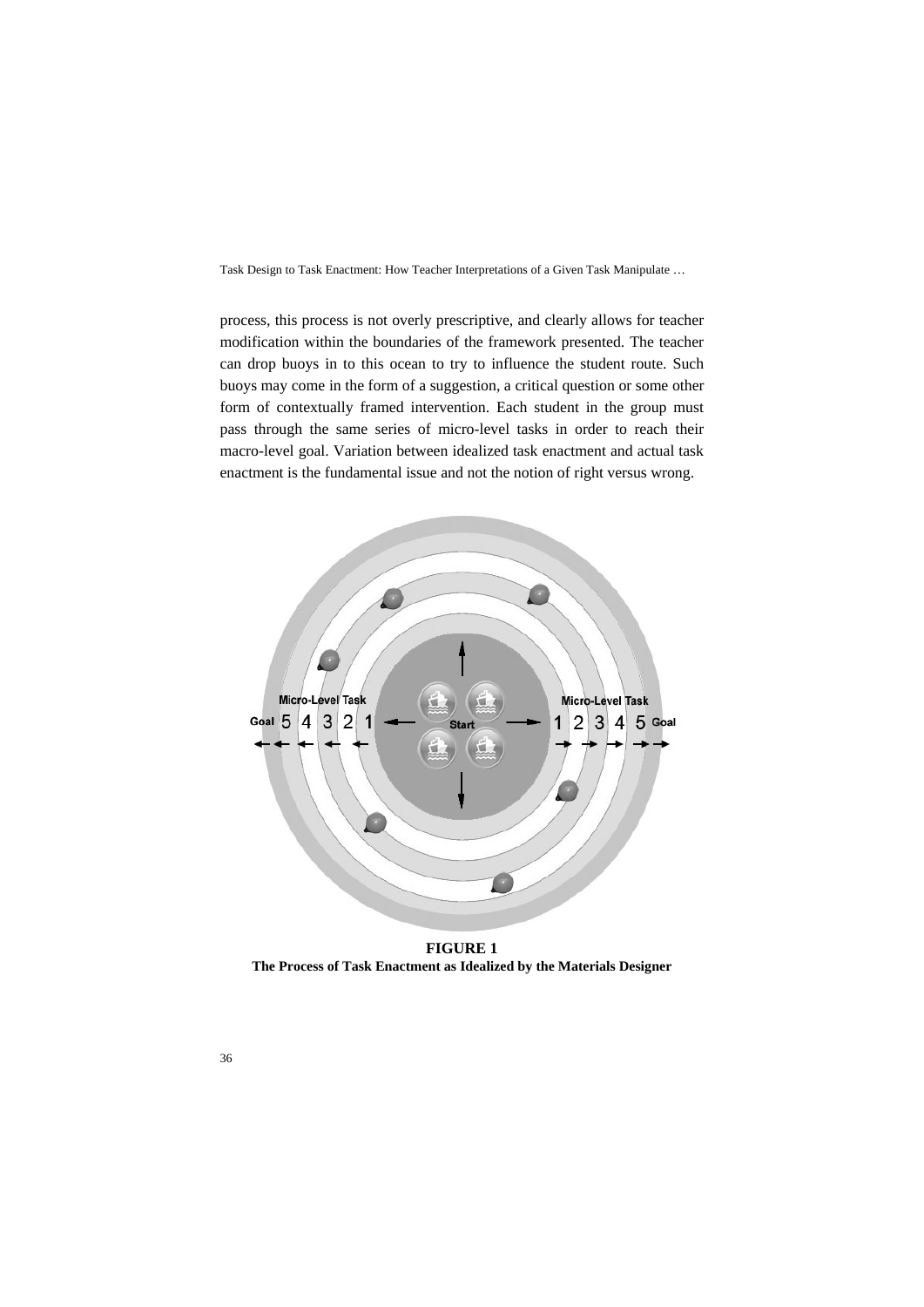| Pedagogical Task                                                    | <b>Teacher Enactment</b>                                                                                                                                                                                                                                                                 | <b>Student Role</b>                                                                                                                                                                                                                                   |  |
|---------------------------------------------------------------------|------------------------------------------------------------------------------------------------------------------------------------------------------------------------------------------------------------------------------------------------------------------------------------------|-------------------------------------------------------------------------------------------------------------------------------------------------------------------------------------------------------------------------------------------------------|--|
| <b>Micro-Level Task 1</b><br>Framing the Social<br>Context          | Create a believable social reality<br>through the presentation<br>οf<br>Deserted and the current predicament<br>of the six characters in the story.<br>Set the macro-level task by<br>engaging the students by stressing<br>the element of social responsibility                         | Listen<br>to<br>the<br>story<br>presented by the teacher<br>and ask questions where<br>misunderstandings<br>occur.                                                                                                                                    |  |
| <b>Micro-Level Task 2</b><br>Primary Textual<br>Analysis            | and the severity of the situation.<br>Allow the students to have a<br>primary look through the six<br>character descriptions instructing<br>them to pay attention (but not<br>overly focus on) new vocabulary<br>and difficult words.<br>Instruct students to analyze the                | <b>Read</b> the six character<br>descriptions so that a<br>basic understanding of<br>each character is possible.<br>Identify and clarify difficult<br>vocabulary.                                                                                     |  |
| Micro-Level Task 3<br>Sociocognitive<br><b>Textual Analysis</b>     | six characters in relation to the<br>macro-level task. Reading must<br>be analyzed within the previous<br>set social context. Encourage the<br>development of each character<br>and promote the use of the<br>character pictures. Promote critical<br>comparisons and active discussion. | <b>Analyze</b> each of the six<br>characters in relation to<br>the macro-level task<br>previously introduced<br>by the teacher. Discuss<br>with other group members.                                                                                  |  |
| Micro-Level Task 4<br><b>Negotiated Decision</b><br><b>Making</b>   | Visit each group eliciting opinions<br>and offering counter opinions as<br>well as continuing to develop<br>each character. Push the students<br>to reflect on their decisions whilst<br>seeking a solid justification for<br>each decision made.                                        | <b>Discuss</b> with other group<br>members sharing opinions<br>on who should stay on<br>the island. Negotiate until<br>a consensus is reached.<br>Debate and ridicule in<br>cases where disagreement<br>is present.<br><b>Present</b> a justification |  |
| Micro-Level Task 5<br>Social<br><i>Justification</i><br>and Defense | Ask critical questions in order<br>to make the presenter defend<br>their decision. Manage and facilitate<br>questions emphasizing the skills<br>required here are the norm in<br>western academic life.<br>Macro-Level Task Achievement                                                  | and defense of the group<br>decision by constructing<br>reasons why the group<br>made the choice which<br>it did. Answer critical<br>questions from classmates<br>with a defense based<br>within the social context<br>of Deserted.                   |  |

## **FIGURE 2**

**The Pedagogical Nature of Each of the Micro-level Tasks within Deserted**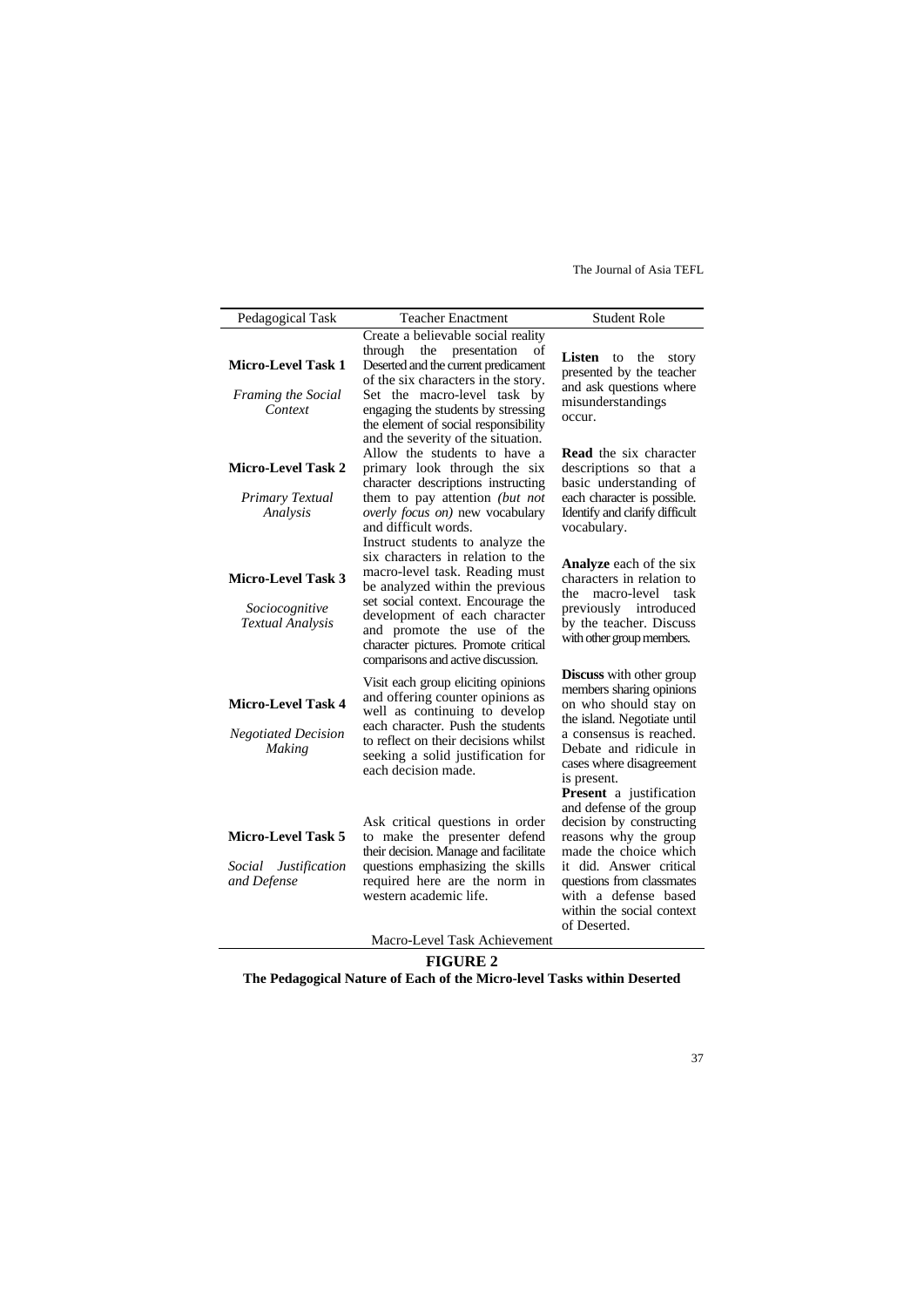According to Ellis (2003) a task should focus on meaning, involve real world processes of language' use, and, involve any of the traditional four language skills. These properties suggest that language is both psychosocially and interpersonally interpreted. Although the choice students are required to make in Deserted is not bounded to a replicable experience of choosing someone to remain on a desert island, the social processes involved in the task are representative of numerous everyday activities such as choosing a meal from a menu or deciding which TV program to watch. The primary difference being in the unexpected story content and character information *(drugs, alcohol, adultery, homelessness and other social stigmas are touched upon which are often absent from mainstream EFL textbooks).* This realistic engagement or connectivity is intended to function as a motivational tool. This can only be successful if the burden of social responsibility is emphasized during the framing of the social context. This is vital for the creation of a sociocognitive rapport with the materials. Foster (1998) confirms that for group work to be effective students must be convinced that the task is worthwhile and not just an opportunity for some fun. Whilst there is a significant amount of textual analysis in Deserted the nature of the textual information given is appropriate for low-level university freshman. Brown and Yule (1983) state that text-based descriptions such as profiles and character biographies are the easiest kind of text for students to process whereas text based around arguments or opinions is the most difficult. Descriptive text was also selected as it lends itself to the creation of internal representations or mental models. Johnson-Laird (1983) argue that internal representations consider the text beyond the literal meaning thus lending itself to the flexible development and multi-faceted interpretations possible for each of the six characters.

Although the macro-level task represents a clearly definable communicative outcome the content and form of this outcome may be less clearly definable as to allow for originality in target language production. Any outcome can be rendered meaningful on a number of different levels *(cognitive, linguistic, psychosocial)* by a number of different people *(teacher, materials designer,*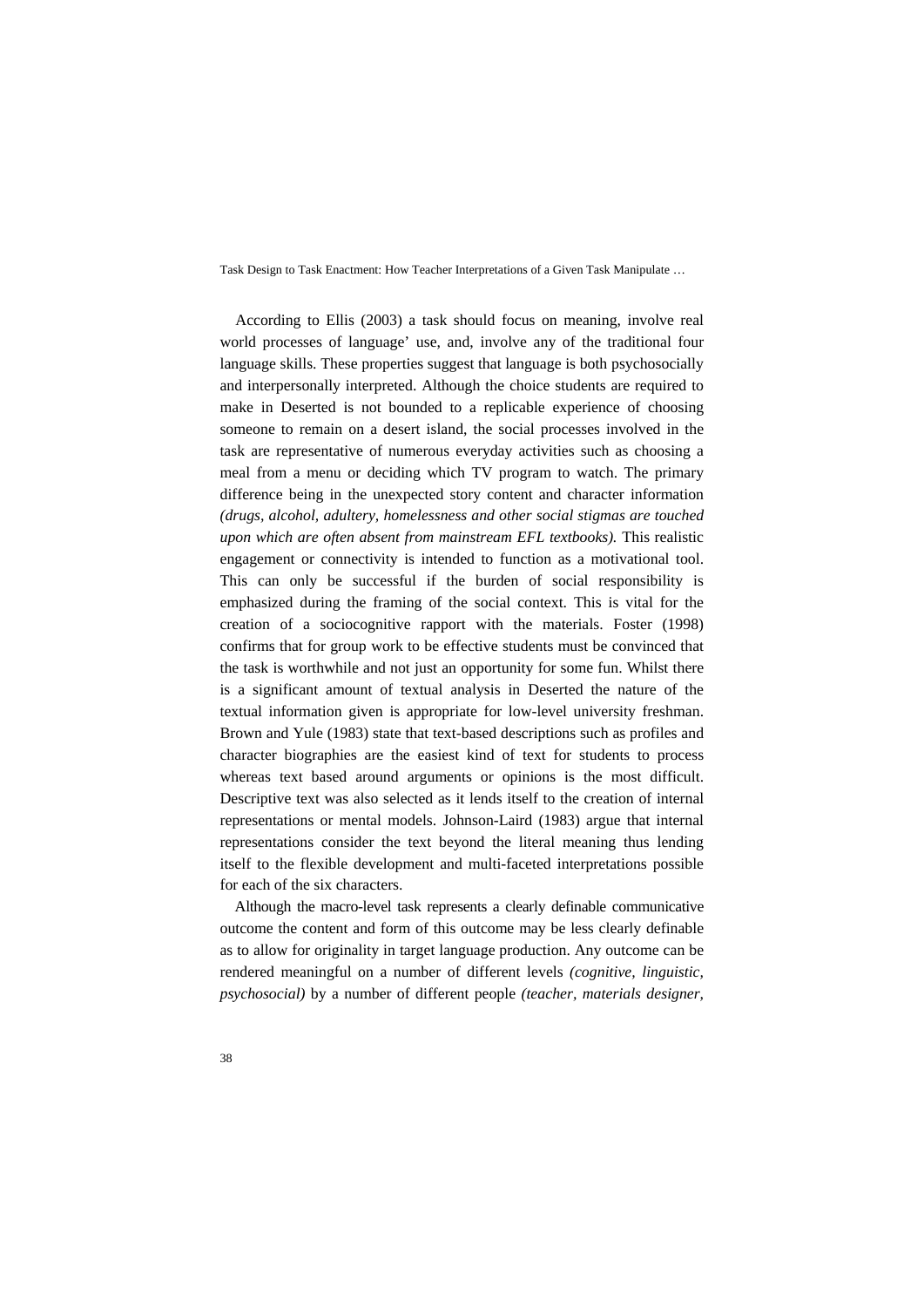*student)*. In considering the communicative outcome of Deserted the materials designer attempted to avoid the pitfall highlighted by Seedhouse (1999) who suggests that students often overly focus on the completion of a task and as a result they only produce a modest amount of language, usually the minimum amount to complete the task. The fifth micro-level task in Deserted not only aims to *raise the bar* in terms of minimum language production required to complete the task but also to accommodate for the specific nature of the Japanese EFL learner. Ellis, Tanaka and Yamazaki (1994) demonstrate that Japanese learners who traditionally, are culturally resistant to interacting in whole class tasks can be encouraged to do so by those tasks which demand interaction in order to be completed successfully.

### **RESEARCH DESIGN**

A duel qualitative case study was employed at Kanda University of International Studies (KUIS) in Chiba Prefecture, Japan. KUIS is a four-year university focusing on foreign languages, intercultural communication, Japanese culture, linguistics, and international studies. As the nature of this research was exploratory the case-study design was selected as it permits an in-depth analysis. It also provides an immense amount of data which can be probed though face-to-face interviews. It is thought that this approach will facilitate a working hypothesis for further large-scale research efforts (Lincoln & Guba, 2000). Data was primarily gathered using pre and post lesson focused interviews which lasted between 30 and 60-minutes, classroom observations of a single 90-minute lesson preformed by each teacher, field note-taking as well as audio/video recordings to use as cross-referencing tools. The pre and post lesson interviews were considered vital in assessing the pedagogical intentions of the teacher, something highlighted as crucial during the task as a workplan property identified by Ellis (2003).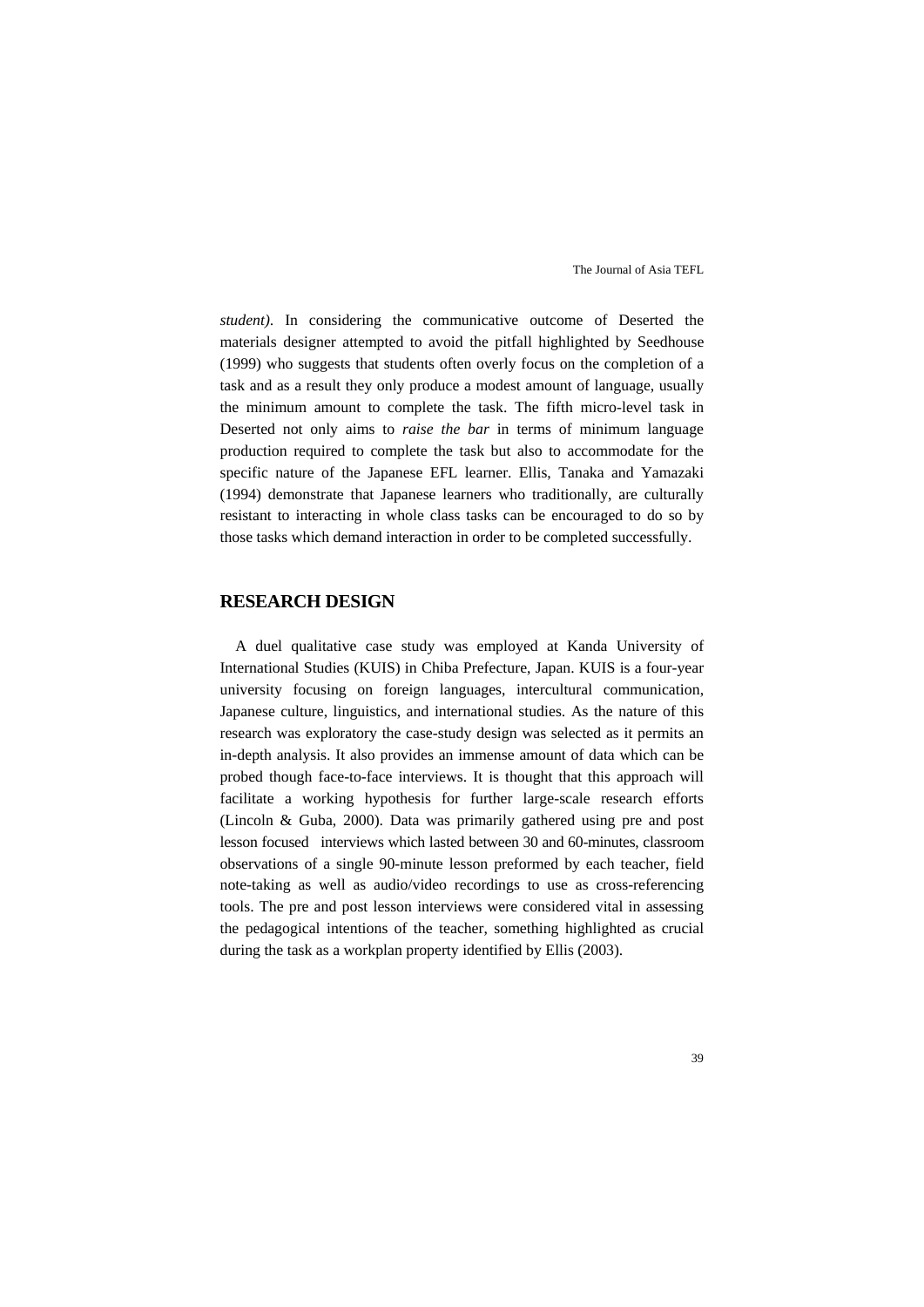# **PARTICIPANTS**

The participants were two English teachers from the English Department at KUIS. They were both male with a mean age of 32 years and 7.5 years teaching experience in Asia. Both teachers had been working at KUIS for 3 months under a communicative language teaching classroom philosophy. This was underpinned by the institute wide belief that *'language is acquired through communication'* (Howatt, 1984). The two teachers were randomly selected from a pool of volunteers after a department wide call for participants was sent out via email. The demographic data of the two teachers is shown in the table below.

| Teacher<br>(Alias) | Age | <b>Oualification</b> | Experience | <b>Students</b> | Classroom<br>Type |
|--------------------|-----|----------------------|------------|-----------------|-------------------|
| Martin             | 29  | MA App Ling          | 7 years    |                 | Regular           |
| Stephen            | 35  | <b>MATESOL</b>       | 8 years    | 26              | BL S              |

# **PROCEDURE**

Three days before the scheduled pre-lesson interview each teacher was presented with a Deserted information pack. The pack included one airplane wreckage picture (A3 size), one desert island picture (A3 size), one rowing boat picture (A3 size), six character sheets (A3 size) as well as 30-student copies of each character presented in an A4 sized booklet. The pack also contained a blurb intended to guide the teacher without explicitly instructing them how to enact the materials enclosed:

> Deserted is the story of six people who survive a plane crash and come to be on a remote desert island. Each person on the island has good and bad points as well as different background stories which the students can read and analyze. Just as all six people have given up hope of a rescue a small rowing boat appears on the island. Unfortunately, this boat is only able to hold five of the people. The students should select a person to stay on the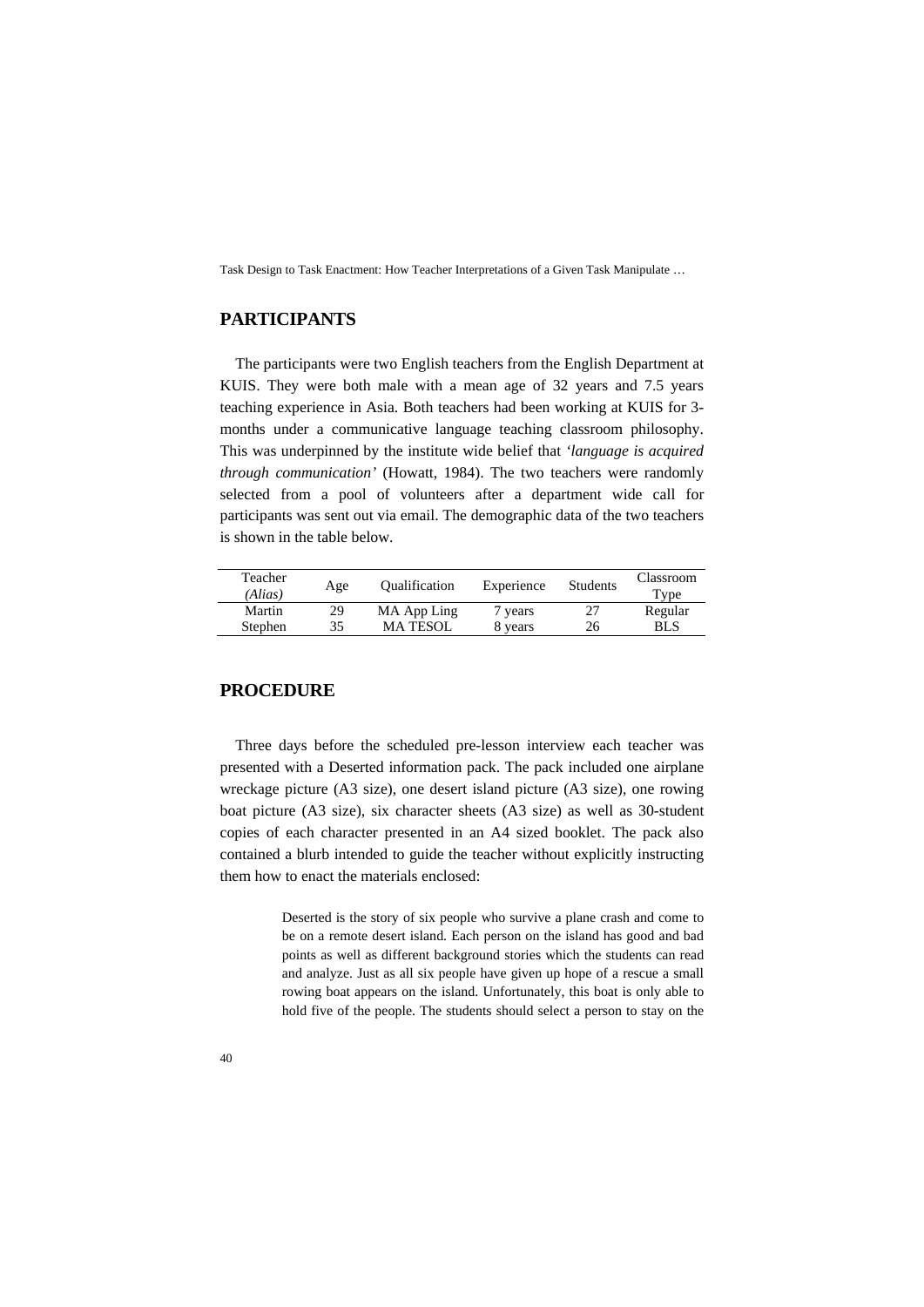island and ultimately die. The five others will try and row to safety although they have no idea where they currently are. This task could be attempted as a small group activity, each group should agree on one person to stay and then present their ideas to the class. It is important to consider the following words; scene, context, theme, analyze, justify and defend. It is important that the students challenge each other in order to impose the belief that their decision is the correct one whilst at the same time ridiculing the decisions made by other groups. You may need to function as a facilitator.

During the pre-lesson interview the questions were generally closed but each teacher was encouraged to give any additional information where appropriate. The questions were formulated considering the six properties of task proposed by Ellis (2003) in order to provide a basic overview of the teachers' attitude toward task, the materials and how they would structure a communicative lesson using Deserted. The pre-lesson interview questions were:

- 1) As a teacher in an EFL context how do you define a pedagogical task?
- 2) What is the main purpose *(openly defined)* of Deserted?
- 3) How would you enact a lesson using Deserted within a typical freshman class?
- 4) What communicative skills does Deserted require from the students and teacher?
- 5) What genre of language is Deserted likely to activate or require?
- 6) What problems do you anticipate with Deserted for the students and yourself?
- 7) Do you think that Deserted relates to the development of any academic skills?
- 8) What strengths and weaknesses do you see in Deserted?

After the observation and analysis of a single 90-minute lesson enacted by both teachers they were again interviewed using the post-lesson interview questions set out below:

- 1) Why did you introduce Deserted in the manner which you did?
- 2) What did you want the students to understand before undertaking Deserted?
- 3) When the students were working in groups how did you assist them?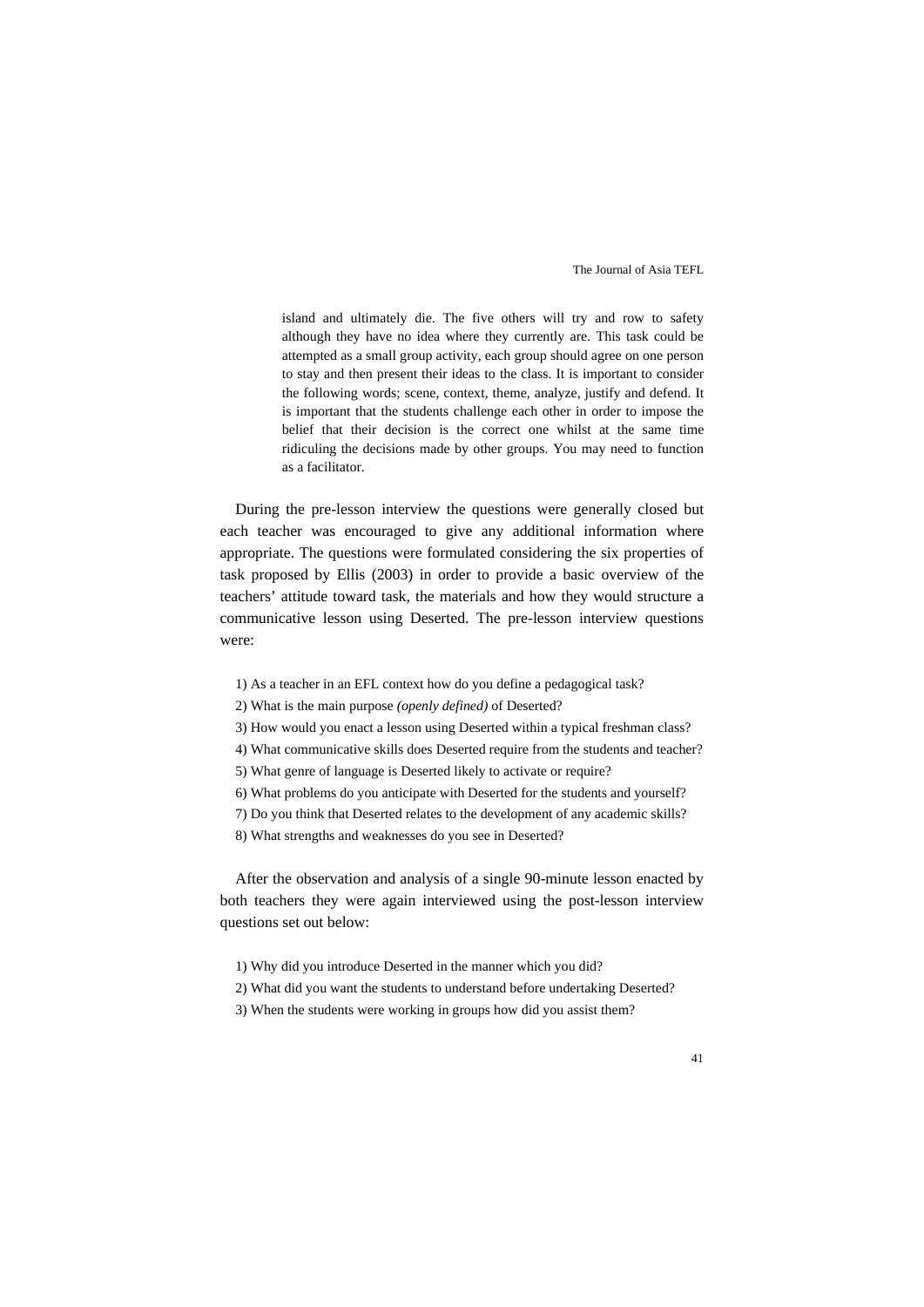- 4) Did you expand on the character biographies or develop the story plot?
- 5) Did students ask questions about each of the characters?
- 6) Did you suggest alternatives opinions to the students regarding each character?
- 7) What was the purpose of having students explain their choice to the class?
- 8) What did you believe your role to be at that *(presentation)* point?
- 9) Did you encourage students to ask questions? Why or why not?
- 10) Is Deserted an appropriate task-based lesson for university freshman?
- 11) Is there anything you would change if you could perform the lesson again?

## **RESULTS**

#### **Task Enactment as Realized by Martin**

*'A task is something that has an outcome which is non-linguistic. The outcome should be a decision or a picture or something so the students aren't focused on the language.'* 

Martin divided the class of twenty-seven students into three groups of nine. These groups were formed by random selection after assigning numbers to each student. Although this method is economical research suggests that it is not the most preferential for language learners. Gass and Varonis (1985) argue that grouping students based on mixed ability and language background is the most preferential way to form groups. Similarly, Mahenthiran and Rouse (2000) suggest that the optimal method of grouping students is to create a mixture of friendship pairs and mixed ability levels.

Martin initiated Deserted by showing the students the rowing boat picture (A3 sized). He asked the students as a group to say what the object was and then confirmed this by telling them that it was a rowing boat. He then gave each of the groups one of the pictures *(either the rowboat, the plane crash or the island)* and gave them the directive, *'Look at the pictures and tell me what you think is happening here'.* In his post-lesson interview Martin justified this procedure by stating that, *'I just wanted them to generate*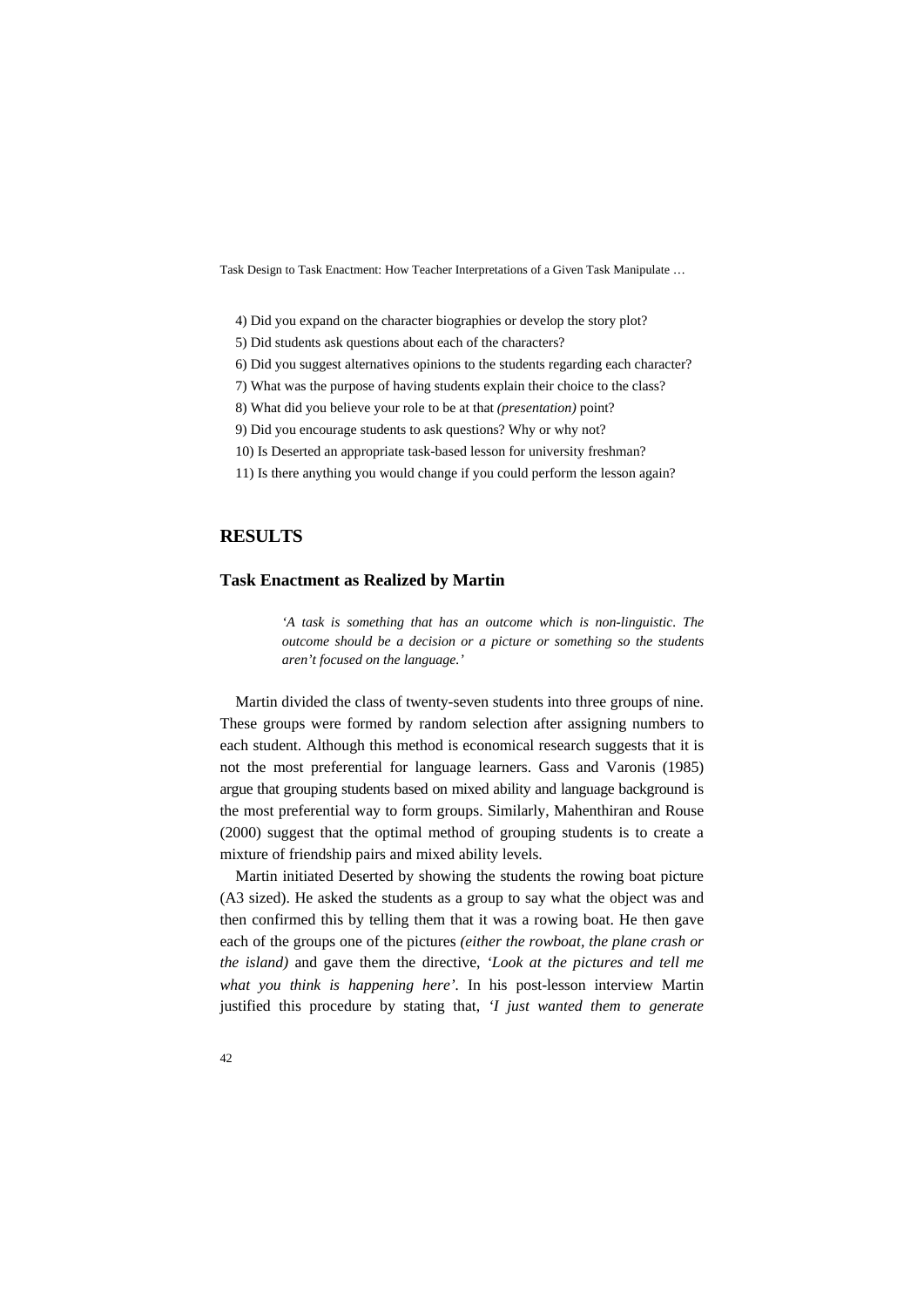*interest in the lesson'.* At this point students were not sure how or why they should be connecting the three pictures together. Skehan (1996) insists that it is vital to make students specifically aware of where their focus should be. After further prompting one group stated that there had been some kind of accident, after further elicitation a different group shouted out *'plane crash'*. This elicitation was not backed-up by Martin. Consequently, the students were framing their own social context which had the effect of trivializing the situation and shattering any illusion of reality or sense of responsibility.

The students were then given the student booklet containing all sixcharacter biographies. They were instructed not to read the first page which summarized both the social context and the macro-level task. The materials designer included this to support to those students who did not fully understand or who were not confident in listening to the teacher description of micro-level task one. Due to the fact that Martin had not framed the social context as he indicated he would in his pre-lesson workplan he could not allow the students to read this first page. Nunan (1991) supports the notion that in lower level students closed, directed tasks stimulate more interaction than open, multi-directional tasks. For reasons unspecified the students were instructed to look at only two of the six characters. They were not informed as to what they were reading for, or that they should be looking for anything specific within each character. Reading without a clearly definable outcome not only goes against the definition of a pedagogical task (Ellis, 2003) but also added a new dimension to micro-level task two. This task slowly veered toward an exercise in factual recall rather than a contextual based interaction. The belief that the focus of this micro-level task was a kind of memory test was alluded to in Martin's pre-lesson interview. He states, *'The biographies about each of the characters are quite long and there is a lot of detail, there is a lot of stuff they need to remember such as new vocabulary'(page number?*). This preliminary text negotiation had been reduced to a strong obsession with vocabulary acquisition and memory recall with many students overly focusing on individual word meaning and sentence level translation in to the L1. Newton (2001) advocates three methods in which teachers can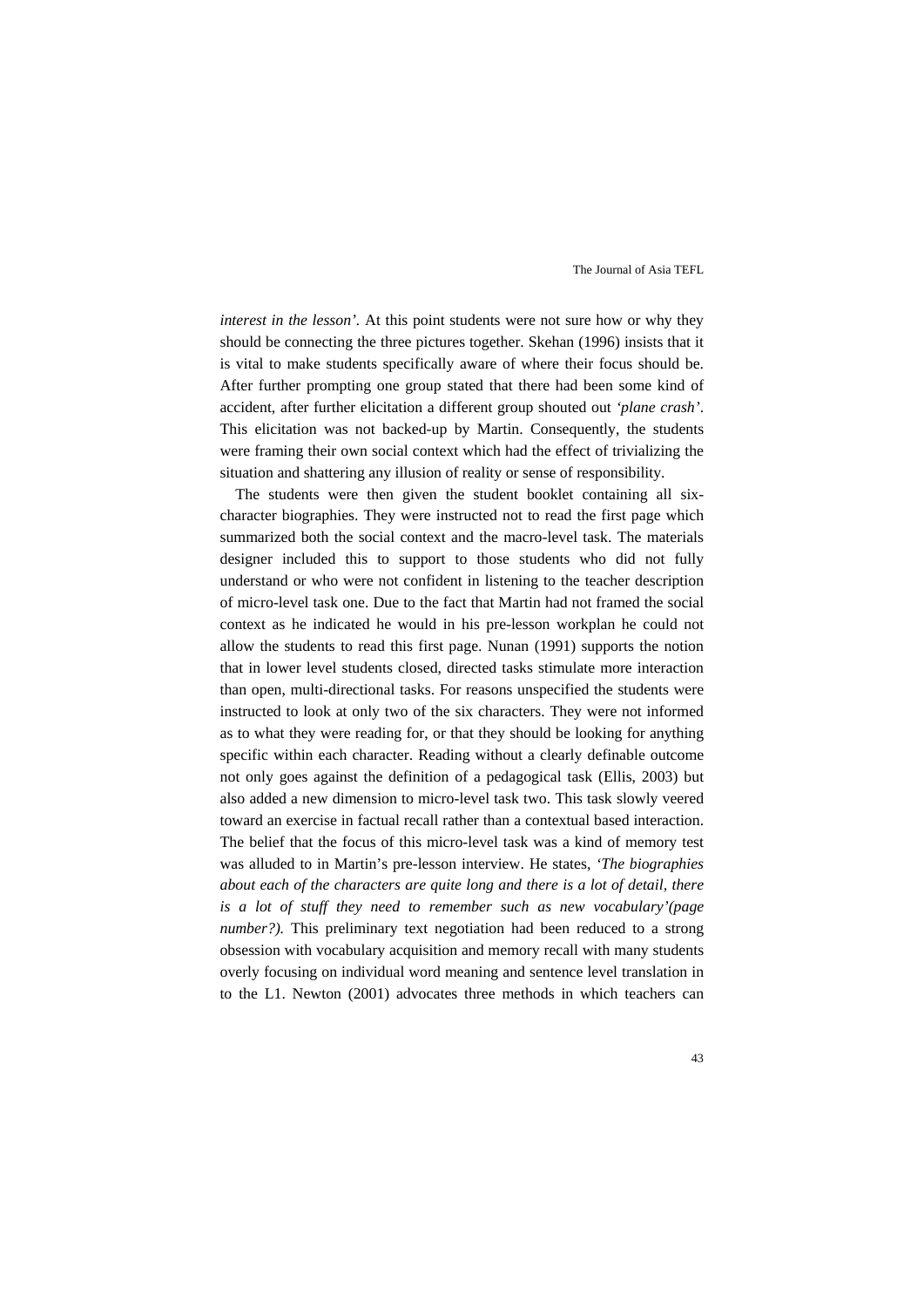target new vocabulary; 1) brainstorming or predicting meaning 2) cooperative dictionary searches and 3) word to definition match-up activities. Newton adds that such activities will prevent the struggle with new words overtaking other important goals such as fluency or content learning. Unfortunately, this was clearly observable within Martin's class. He illustrates in his post-lesson interview that students did not ask any questions about the characters but rather, they wanted to know about *'Just the vocabulary'.* When Martin was asked whether he helped students with the plot or character development he responded by saying, *'No, not at all'.*

Students were then paired with classmates who had focused on two different characters and instructed to share information through memory recall without looking at the character biographies. During the recall activity many students reverted to their L1, other groups simply sat in silence after a communication breakdown based on an inability to recall information. If comparing Martin's enactment to the idealized enactment procedure of the materials designer at this point the class was somewhere between micro-level task two and three yet it was only at this point that Martin began to frame the social context of Deserted. This is despite the fact that in his pre-lesson interview he states, *'I need to introduce the task clearly, if you just throw it at them the students won't know what to say and will have nothing to contribute and it will just fall flat'.*

Although the students were not familiar with all six characters, nor had they been given the opportunity to negotiate a decision as required in microlevel task four, one person from each group was invited to stand up and tell the class who they choose to stay on the island and why. When asked why this procedure was followed Martin states, *'Originally, I got the idea from the pre-lesson blurb but generally I do not do presentations in class because they produce no real interaction'.* As interactive learning is a key condition which TBLT should aim to create (Long & Crookes, 1992; Nunan, 1989) it seems that this attitude towards presentation neglects their function as a tool for the creation of further discussion and interaction. Martin also identified the class size as a reason why presentations were problematic, '*The class was too big.*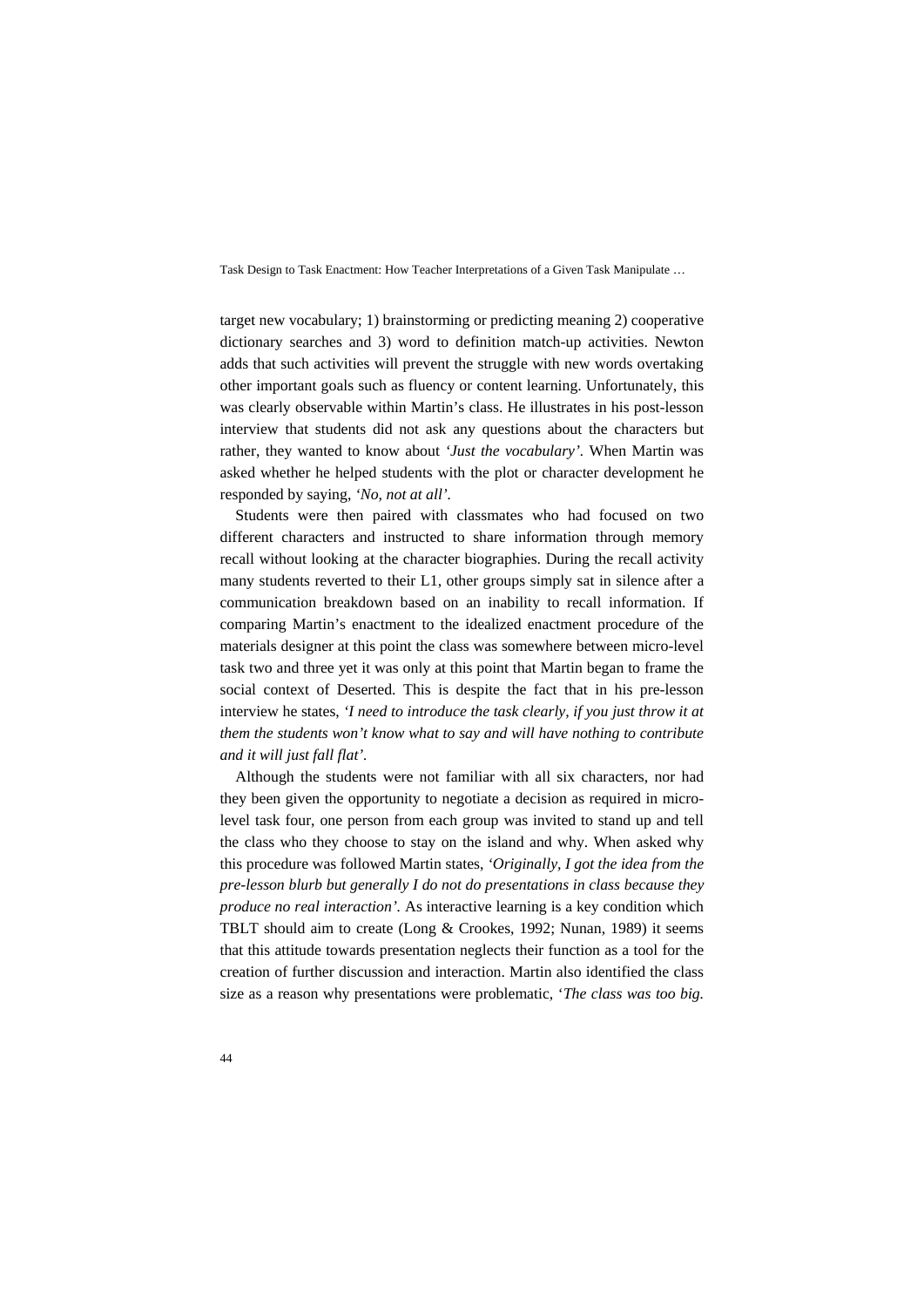*I couldn't have one big circle and one class discussion because with 27 students it would not of worked'.* This neglect of the social justification and defense micro-level task removed the primary link between Deserted and general academic skills development. Although Martin states in his prelesson interview that discussion and interaction were fundamental at this stage, *'Once they have presented their ideas I want there to be more discussion and more disagreement. The teacher is responsible for creating this environment, I need to have a clear process, so after the presentation I need to ask the students to write something to facilitate interaction.'* Despite this pre-lesson intention when Martin was asked about his role during the presentation stage in his post-lesson interview Martin did not view his role as a facilitator or initiator of discussion instead he remarks, *'I was not really doing anything. I was just listening and making sure that other students were listening. I did not prompt them or ask them for any more information about their choice further than what they gave'.*

As a final summary in his post-lesson interview Martin states, *'I think even though the texts about the different characters were difficult for the students if you staged the lesson properly then they can do it. If you lead them into it step by step then they can handle these concepts but they just need the vocabulary to be able too talk about the different people'.* 

#### **Task Enactment as Realized by Stephen**

*'A task is something that is connected with a real world activity and has a beginning, middle and an end. There is something produced at the end of the task, whatever that may be.'* 

Before the beginning of the lesson, Stephen hung the six A3 sized character biographies around the classroom. He also wrote the words *'justify'* and *'defend'* on the whiteboard. As Stephen was teaching in a Blended Learning Space (BLS) equipped with projectors, computers and other digital technologies he began his lesson by projecting the word *'Deserted'* on to the large screen at the front of the room. This focused the students' attention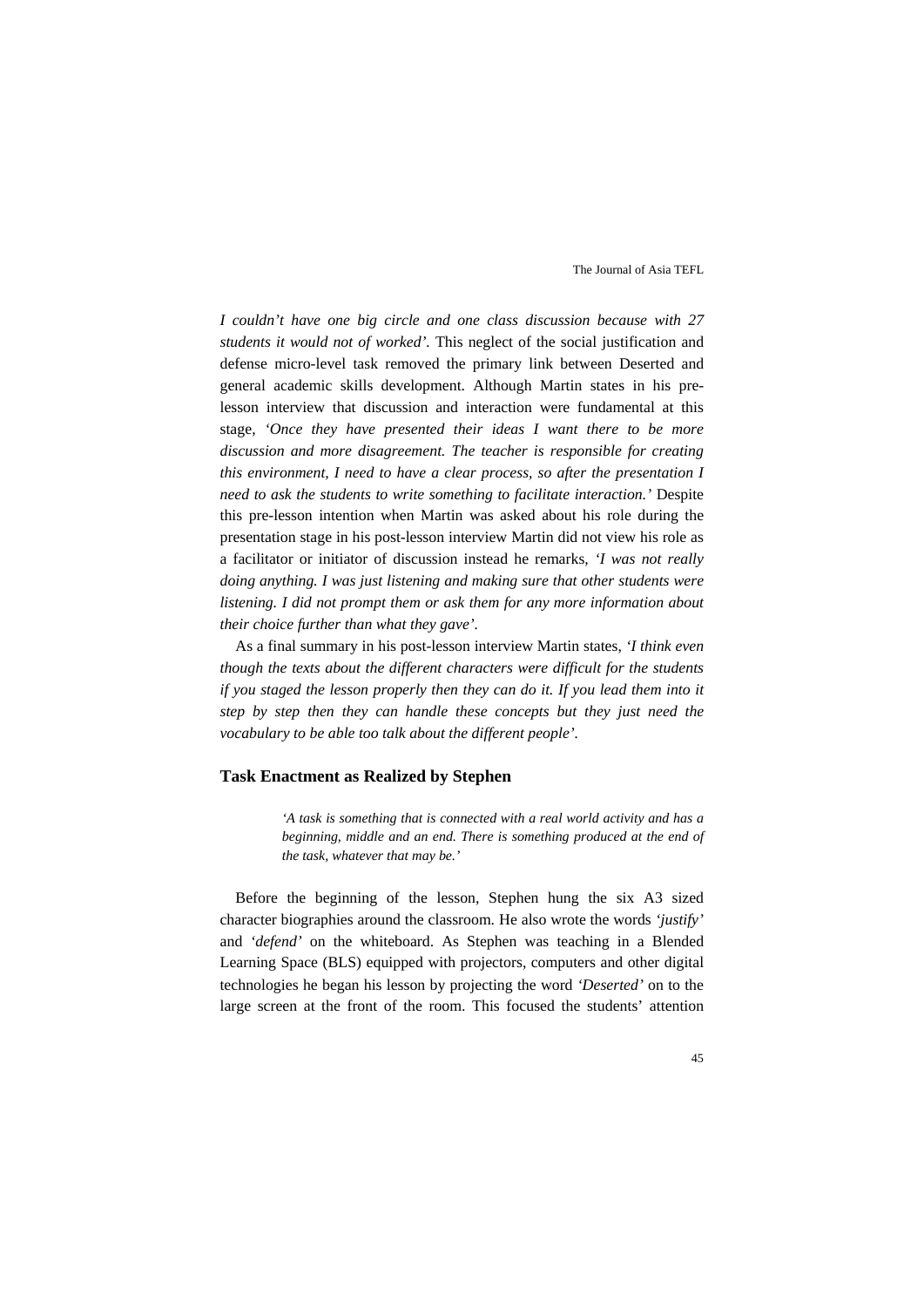although the meaning of the word was not clarified. Stephen proceeded by proclaiming, *'Let me tell you a story. There was a plane going from Los Angeles to New Zealand but on the way there was an accident'.* At this point Stephen changed the slide being shown on the screen to a large colour picture of an airplane wreckage, upon seeing this image the students were immediately engaged and socially connected, there were many loud groans of surprise and anxiety. Stephen told them that the plane had crashed onto an island and only six people had survived. The students immediately made the connection that the six survivors were the six character biographies hanging around the room. Stephen then showed the slide of the desert island stressing that although it looked nice there was no food so the six people really wanted to get off the island. He continued by showing the boat slide stating, *'One day a boat came to the island, but it was a very small boat and there was only space for five people'.* The students showed their understanding and appreciation of the severity of the story by releasing a louder grown of interest and curiosity. The students were visually very keen to learn more. At this point, the lesson was very much in accord with the materials designer's idealized enactment of micro-level task one as well as with Stephen's own pre-lesson workplan. In his workplan he states, '*I could probably use the pictures as introduction props. Personally, I would prefer to use a projector rather than holding up the pictures in class. I would introduce the idea of a crash, the island, the boat and then introduce the people'.* 

Stephen proceeded to tell the students what their macro-level task was for the lesson in a manner which stressed social responsibility and the severity of the task, *'Your task today is to decide who will die'*. The students again reacted with a loud gasp of surprise. It was possible to feel the students' anticipation of the task ahead as the story leading to this point was clear, concise and presented in a visually attractive and stimulating manner. Stephen added that all students would initially be working in groups and that each group would have to justify their decision.

Students were then able to go around the room and look at each of the six characters individually. The students found this interesting and were very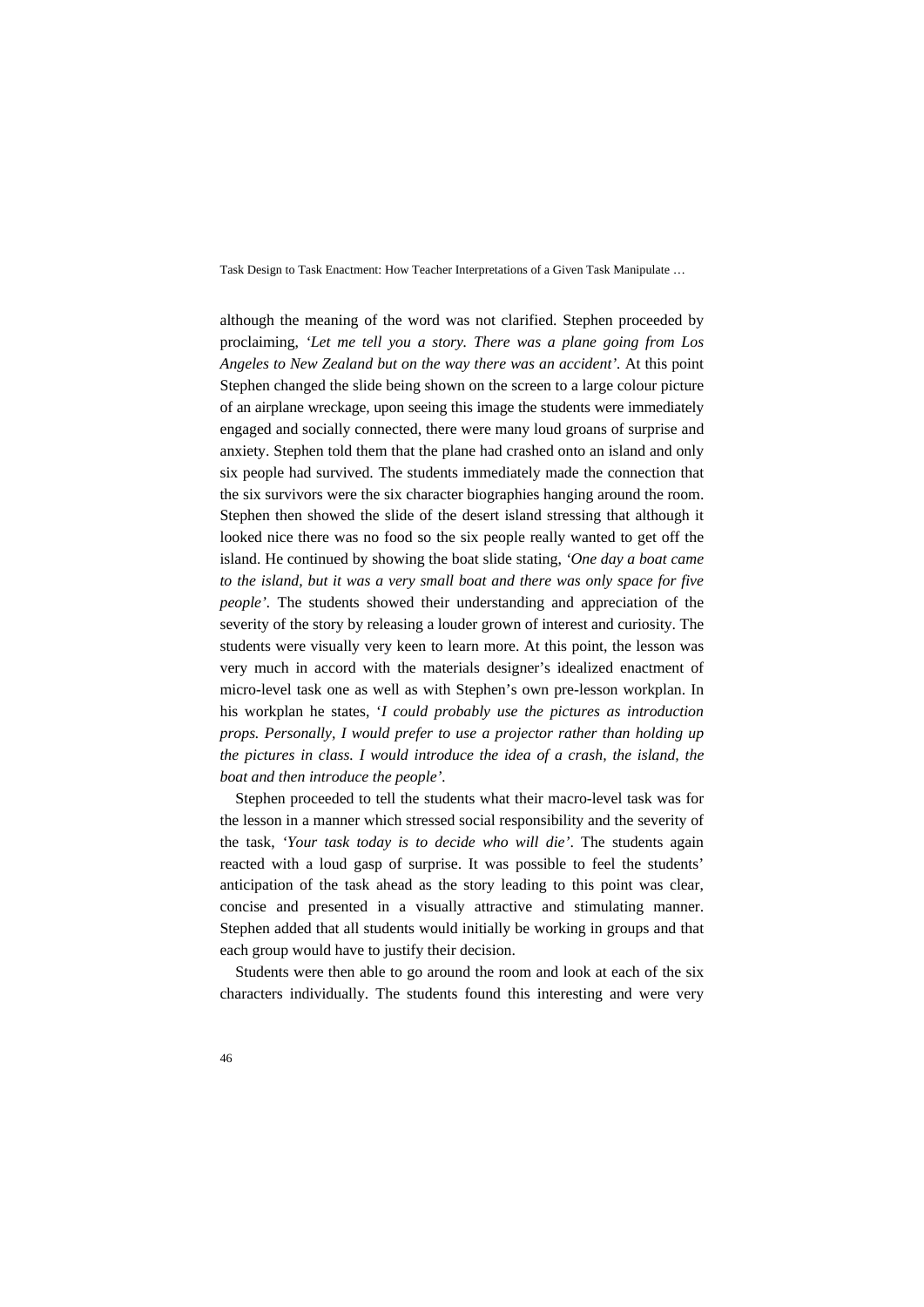pro-active. After 10-minutes nine groups of three people were created and the students were given the character booklet. Although the procedure was effective it deviated from Stephen's pre-lesson intention, '*I would put them into six groups and have them analyze one character per group. I would give them two minutes for each character and then swap, then I would give them the character booklet and get them to move on to the justification activity'.* Stephen did not reconfirm any further instructions and the students began to talk about each character hastily.

After 15-minutes many of the groups had made their decisions but it was clear that these decisions were based on superficial points rather than thinking more about each characters strengths and weaknesses in relation to the social context of Deserted. This was confirmed when every group choose Marco to stay on the island. This can be attributed to the fact that the class was predominantly female, therefore his playboy, selfish nature was an immediate and easy target for them. Stephen attempted to intervene by offering counter arguments suggesting that Marco would be a positive person in the boat, *'Initially when they all started choosing Marco I did point out some of the other characters deficiencies but I would not say that I did that in any detail'.* Stephen was thrown off by the fact that students chose Marco and he seemed unsure what to do next. Instead of listening to each group's justification and promoting critical questioning Stephen changed the theme slightly through what turned out to be a positive intervention*, 'Once they all choose the same person I had to intervene by selecting people randomly. I tore the character profiles out and wrote numbers on them and then the students choose one of the sheets so they ended up with different people. I then told them that they had to justify that person staying on the island'*. He assigned one character to each group and told them that they would need to defend their assigned characters. This activity prompted the students to analyze the characters in more detail and from an alternate perspective. This analysis was closely connected to the task of survival and rowing a boat. Stephen then paired groups together, although the instructions were not clear the students continued to talk and discuss their opinions with some degree of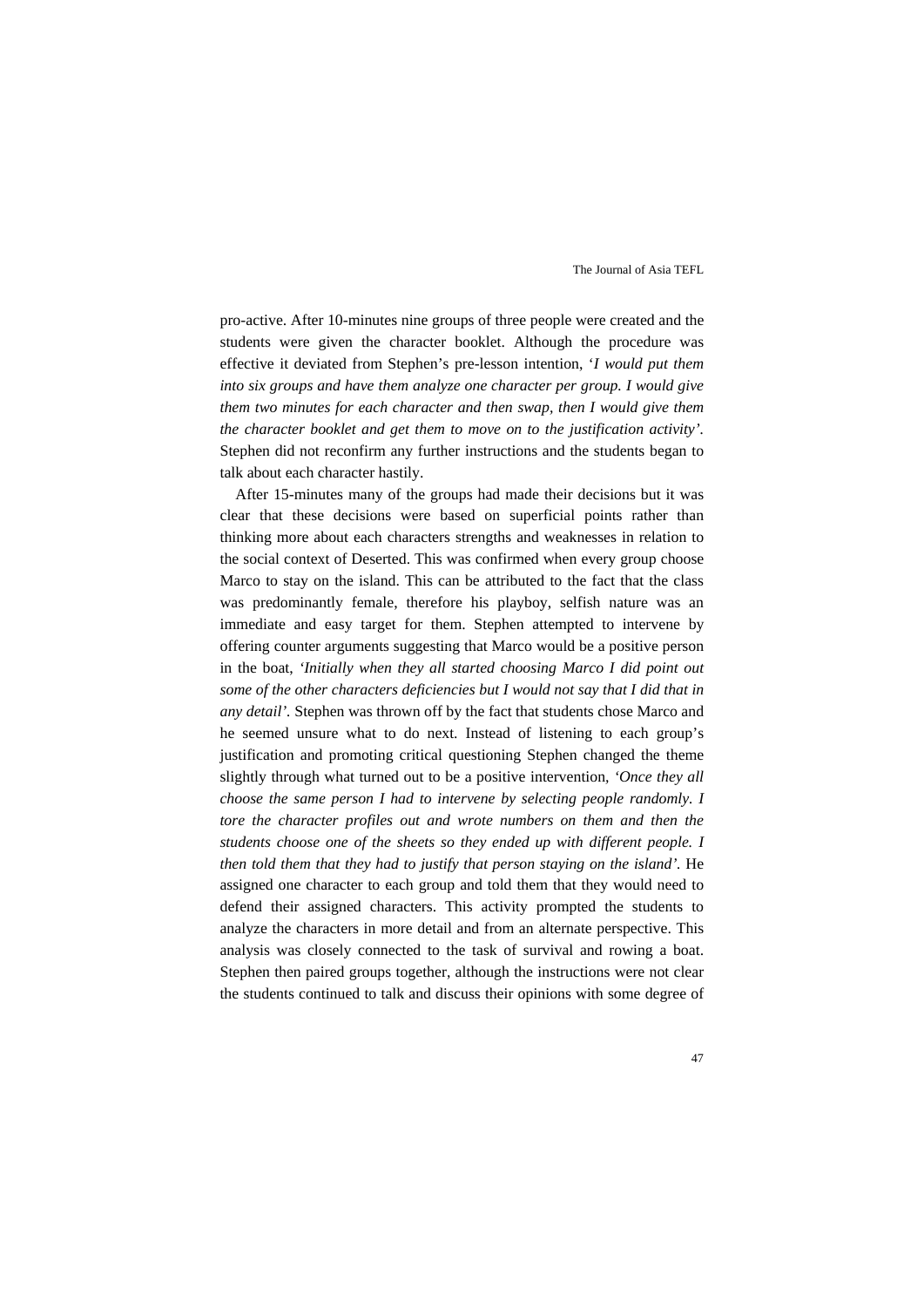enjoyment and motivation. Stephen was still operating within the boundary of the macro-level task yet with enough teacher autonomy to respond flexibly within his class based on the individual circumstances.

After a while students were informed that they would now be required to present at least one justification for their character not staying on island. The other class members would have to ask at least one critical question about the reasons share with the class. The idea was that every person in the group would speak at least twice and use different communicative skills on each occasion. The groups began this task standing up so that after each person had completed their share, they could sit down. This information was also written on the whiteboard for clarification. The presenter was not only presenting to the other group members but also to the rest of the class. Each group member was justifying and defending the same character so new information needed to be formulated by each person. This had the effect of the story developing beyond the textual biographies presented. One student commented, *'Marco must have many girlfriends at home who probably do not like him so I think maybe they would like him to die on the island'*. This evidence of textual context development was also apparent in a number of other justifications. The students also exhibited some of the more commonly used terms associated with academic debate, a number of students used terms such as, *'According to the passage….'* and *'In the booklet it states that….'.* There was also evidence of students understanding the justifications by turning the information they heard into critical questions. Stephen facilitated this student interaction well and did not dominate communication, *'My role*  was to check if the students had done enough to sit down, apart from this I *was not offering anything else'.* Students were speaking freely and enjoyed the challenge of not being the last person to sit down, there was a lot of laughing and the stories were being taken to extremes by some students although the questioning was always structured in a way which put the original presenter under pressure to answer. The students kept their concentration well and the lesson ended just as the last group was finishing up.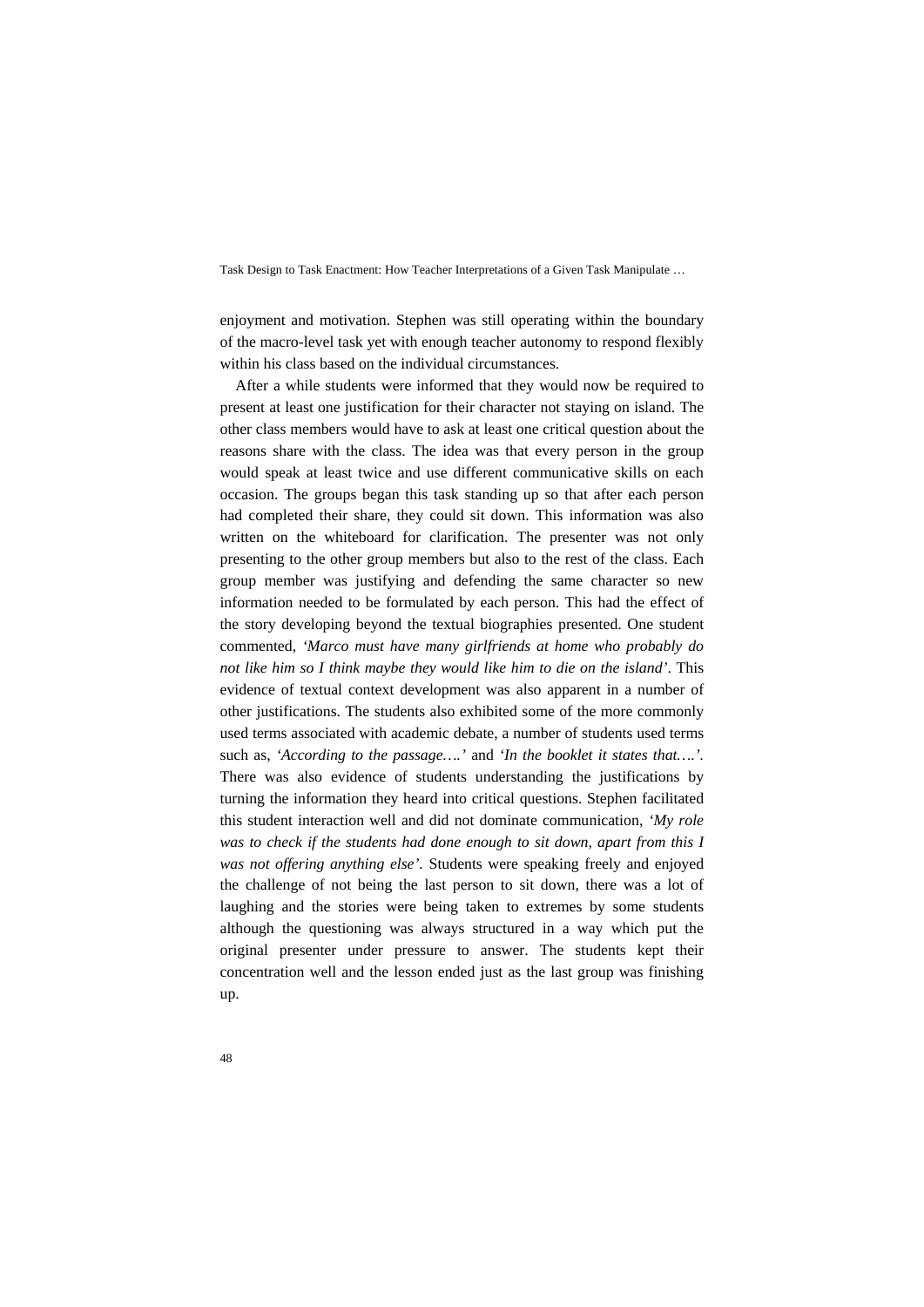### **CONCLUSION**

Through the analysis presented it is apparent that the enactment procedures observed by Martin and Stephen were significantly different from each other. This is despite the fact that the two teachers were demographically very similar and were both working under the same instructional policy. There was also a fair degree of variability between the two enactment procedures and the idealized enactment procedures of the materials designer. The series of micro-level tasks set forth by the materials designer were scrambled, and often neglected with the final product being very distant from the materials designers' intention. While the teacher should have a certain amount of autonomy in their decision making in terms of task enactment this should not be at the expense of the underlining principles of the original pedagogical task. Additionally, this research has further highlighted that a task as a workplan which elicits teacher intentions is not a reliable source to predict task as a process or teacher enactment procedures. Although Martin's pedagogical intentions measured through his pre-lesson workplan were closely aligned to the materials designers idealized enactment his lesson did not reflect this. Breen (1989) supports such an outcome stating that the task as a workplan may or may not match the task as a process.

Although it is easy to take a critical tone in such limited case studies, the enactment demonstrated by Martin was more reflective of a synthetic approach to enactment rather than a communicative analytical approach. The student driven emphasis on sentence level grammar, new vocabulary acquisition and direct translations between the L1 and L2 placed Martin in an invidious position. Despite the good intentions of a teacher in dealing with student problems, the students within Martin's class had derailed his task as a workplan, something Martin was unable to recover from. On the other hand, Stephen's enactment was very similar to the materials designer's visualized enactment procedure. Although Stephen changed the format of the lesson based on an unexpected student response, in reality, the students performed all five of the micro-level tasks according to the principles of the analytical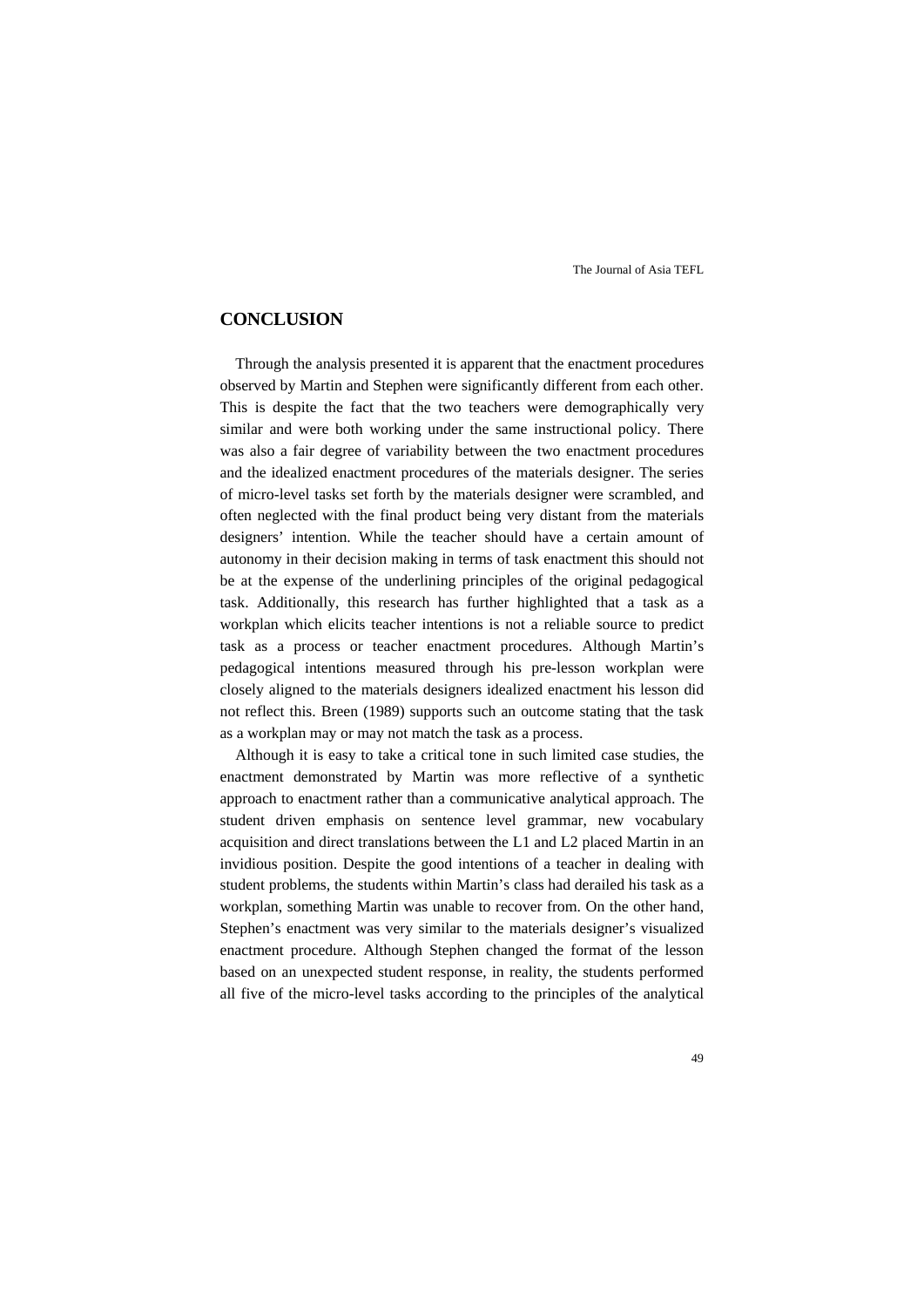approach which TBLT adheres to. This serves as a positive example that teachers can have autonomy and freedom to modify task-based materials but this should be done within the objectives of the original task according to the materials designer.

Despite the fact that synthetic and analytical approaches toward classroom enactment are theoretically and contextually different representing polarizations on the teaching methodology spectrum, Deserted permitted for both to materialize. This could indicate that future task designs need to be more tightly focused so that such variation is not possible. Whilst this is certainly possible it would take away the freedom which typical holistic tasks such as Deserted permit the teacher. A more logical approach would be to make more explicit to the teacher the key stages or elements of a particular set of tasks. In the case of Deserted it could have been stressed that the framing of the social context *(micro-level task one)* was vital and that the teacher was not free to change or manipulate this micro-level task because without it *(as in Martin's class)* the lesson would quickly lose its focus. Implementing such semi-prescriptive procedures at the beginning of the lesson would also protect the teacher from unexpected student responses and mixed levels of interest. It could also be hypothesized that during the early stages of classroom enactment student reaction and student response influenced the enactment procedure of each teacher. Although this is typically viewed as a sign of a quality teacher, one who is able to react and adapt in the everchanging classroom environment, it could also be an indication that students were confused and misunderstood what was happening due to the teacher straying from the enactment process as idealized by the materials designer.

Aligning classroom enactment procedures closer to the materials designer's idealization requires a considered approach. This approach should consider the implementation of semi-prescriptive teaching procedures. Unfortunately within TBLT any mention of the term *'prescriptive procedures'* is usually rejected outright as an infringement on teacher creativity and freedom. Despite endless variables in student level, educational context, teacher preference and institutional methodology, freedom to improvise teaching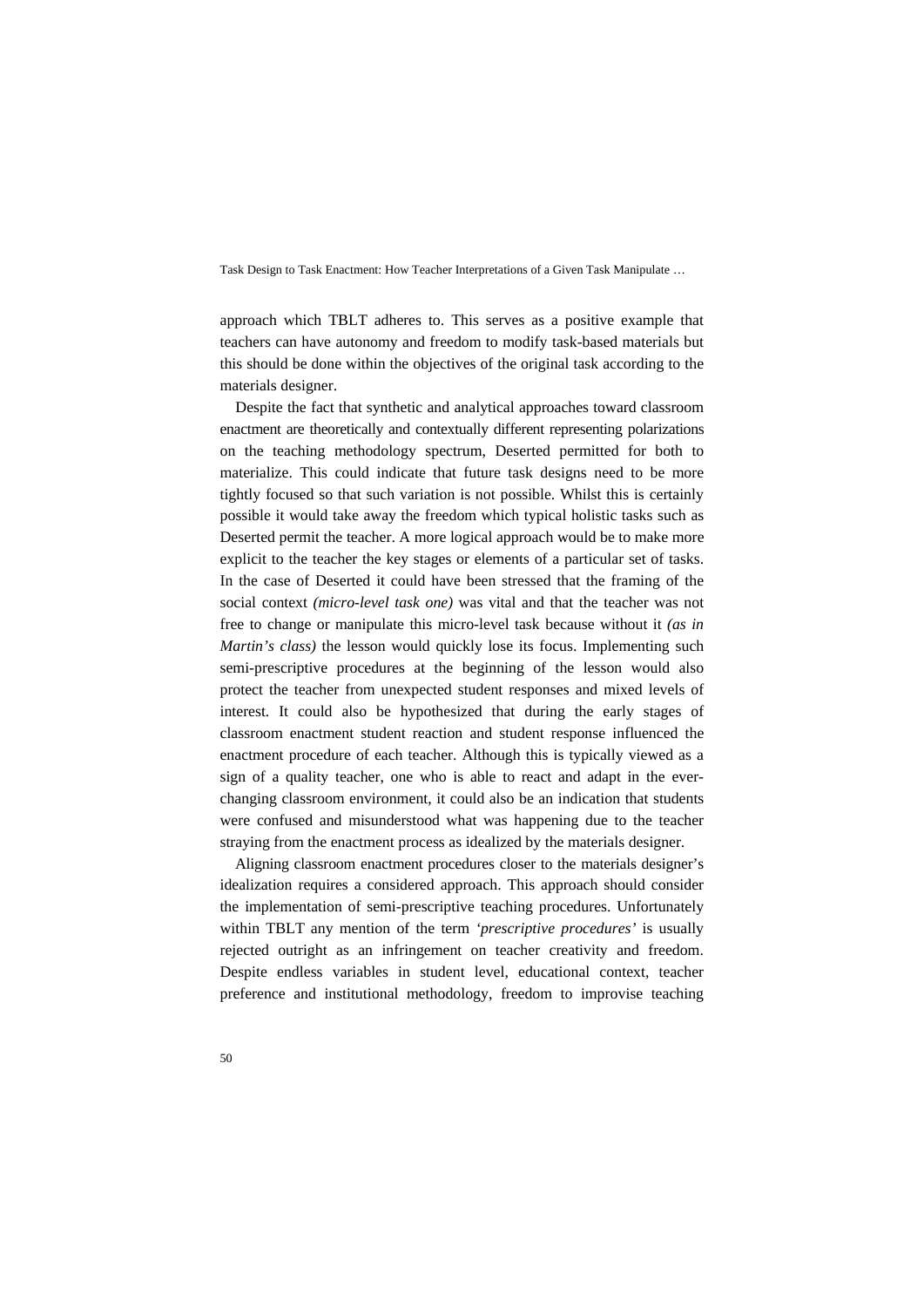materials is considered very much as a teaching right. The implications for standardization and consistency between classes is something which TBLT and communicative language teaching all to often blanket over. One area where a possible compromise exists lies within the realm of cognitive psychology. Wartofsky (1973) sets forth the notion of artifacts as tools which guide communication, action and behaviour. If pedagogical tasks, lesson materials, curriculum mandates and institutional policies are considered as artifacts then the teacher is never working entirely from conscious *'free'* thought but rather through the following of a fate driven reality. This is one possible explanation for the variation in task as a workplan and task as a process which was observed. Norman (1988) argues that artifacts are designed with the capability to cue activity through constraints and affordances. The implication being that it is possible to craft or create tasks and lesson materials in a manner which will bring about a certain type of response from a teacher. This is already observable in the constraints which direct student behavioural/linguistic responses to a task in the *'discourse potential'* identified by Wright (1987). Although as seen in the current research this response cannot be guaranteed *(unless specifically instructed)*, the probability of observing a certain response can be maximized. This further strengthens the claim that the insistence on prescriptive teaching at certain points of a lesson may be beneficial, especially in cases where process is favoured over content. The aim would be not to advocate the widespread implementation of over-prescribed, drone like enactment procedures, but rather, to seek ways to ensure that the key pedagogical points of a task are indeed followed during a process based lesson.

Future research in this field would be wise to conduct much larger scale enquiries and perhaps the use of multiple task-based lessons would reveal more. The concepts of teacher offloading *(the preference of relying on the teaching materials in class)* and teacher improvising *(the preference for expanding upon teaching materials in class)* would also be useful areas for exploration, as would a look at the notion of teacher as designer rather than consumer of instructional materials. Assigning responsibility to anyone of the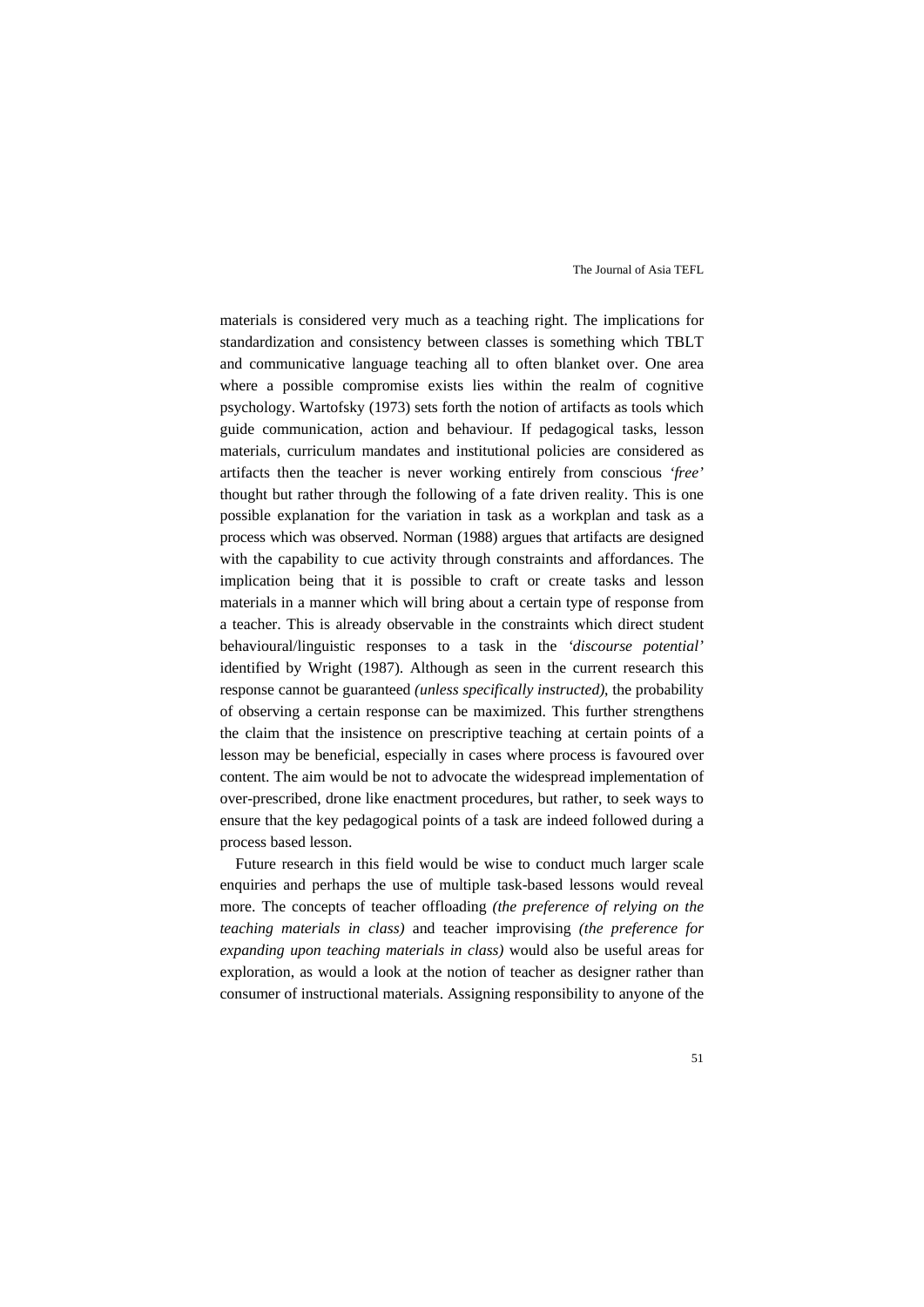variables within the dynamic process of teaching based on this limited effort alone would be a step backwards, teacher individuality and flexibility are both highly valuable concepts which should not be sacrificed, yet designing materials which are then enacted in a limitless number of ways does not bode well for the integrity of TBLT or the EFL teacher profession. A compromise should be found, but where this compromise lies remains unknown.

## **THE AUTHOR**

*Damian J. Rivers* has been teaching in Japan for almost 10 years primarily within multinational corporate environments. He is currently a lecturer in the International Communication Department at Kanda University of International Studies, Japan. His current research interests revolve around issues associated with task-based language teaching, technology in the classroom and the promotion of monolingual classroom language environments. Email: damian-r@kanda.kuis.ac.jp

### **REFERENCES**

- Breen, M. (1989). The evaluation cycle for language learning tasks. In R.K Johnson (Ed.), *The second language curriculum*. (pp. 187-206) Cambridge: Cambridge University Press.
- Brown, G., & Yule, G. (1983). *Discourse analysis.* Cambridge: Cambridge University Press.
- Candlin, C. N. (1987). Towards task-based language learning. In C. N. Candlin & D. Murphy (Eds.), *Lancaster practical papers in English language education: Language learning tasks* (pp. 5-22). Englewood Cliffs, NJ: Prentice Hall.
- Carless, D. (2004). Issues in teachers' reinterpretation of a task-based innovation in primary schools. *TESOL Quarterly*, *38*(4), 639-662.
- Ellis, R. (2003). *Task-based language learning and teaching.* Oxford: Oxford University Press.
- Ellis, R., Tanaka, A., & Yamazaki, A. (1994). Classroom interaction, comprehension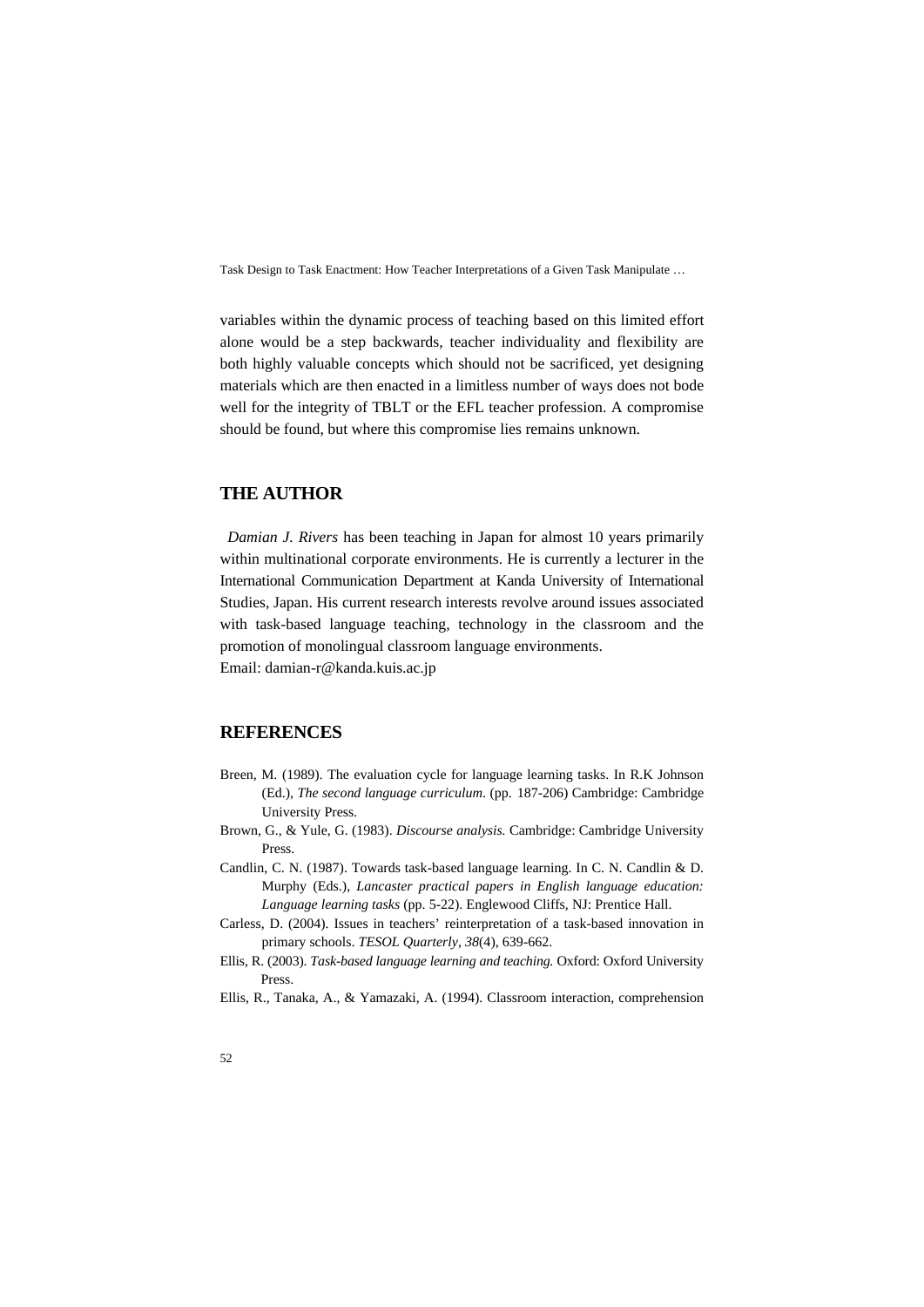and the acquisition of word meanings. *Language Learning, 44,* 449-491*.*

- Foster, P. (1998). A classroom perspective on the negotiation of meaning. *Applied Linguistics, 19,* 1-23.
- Fullan, M. (1999). *Changing forces: The sequel.* Philadelphia, PA: Falmer Press.
- Garrett, P., & Shortall, T. (2002). Learners' evaluations of teacher-fronted and studentcentred classroom activities. *Language Teaching Research*, *6*(1), 25-57.
- Gass, S. M., & Varonis, E. (1985). Task variation and nonnative/nonnative negotiation of meaning. In S. Gass & C. Maden (Eds.), *Input in second language acquisition* (pp. 149-161). Rowley, MA: Newbury House.
- Gernsbacher, M. A. (1990). *Language comprehension as structure building*. Hillsdale, N.J: Erlbaum.
- Howatt, A. (1984). *A history of English language teaching*. Oxford: Oxford University Press.
- Johnson-Laird, P. N. (1983). *Mental models*. Cambridge, MA: Harvard University Press.
- Lam, W. S. E. (2004). Second language socialization in a bilingual chat room. *Language Learning & Technology, 8*(3), 44-65.
- Lave, J., & Wenger, E. (1991). *Situated learning: Legitimate peripheral participation.*  New York, N.Y: Cambridge University Press.
- Lincoln, Y. S., & Guba, E. G. (2000). Paradigmatic controversies, contradictions, and emerging confluences. In N. K. Denzin & Y. S. Lincoln (Eds.), *Handbook of qualitative research* (pp. 163-188). Thousand Oaks, CA: Sage.
- Long, M. (1981). Input, interaction and second language acquisition. In H. Winitz (Eds.), *Native language and foreign language acquisition* (pp. 259-278), New York N.Y: New York Academy of Sciences (Annals, 379).
- Long, M. (1985). A role for instruction in second language acquisition. In K. Hyltenstam and M. Pienemann (Eds.), *Modelling and assessing second language acquisition.* Clevedon Avon: Multilingual Matters.
- Long, M. H., & Crookes, G. (1992). Three approaches to task-based syllabus design. *TESOL Quarterly*, *26*(1), 27-56.
- Mahenthiran, S., & Rouse, P. (2000). The impact of group selection on student performance and satisfaction. *The International Journal of Educational Management, 14*(6), 255-264.
- Markee, N. (1997). *Managing curricular innovation*. Cambridge: Cambridge University Press.
- Murphy, J. (2003). Task-based learning: The interaction between tasks and learners. *ELT Journal*, *57*(4), 352-359.
- Newton, J. (1991). Negotiation: Negotiating what? Paper given at *SEAMEO Conference*